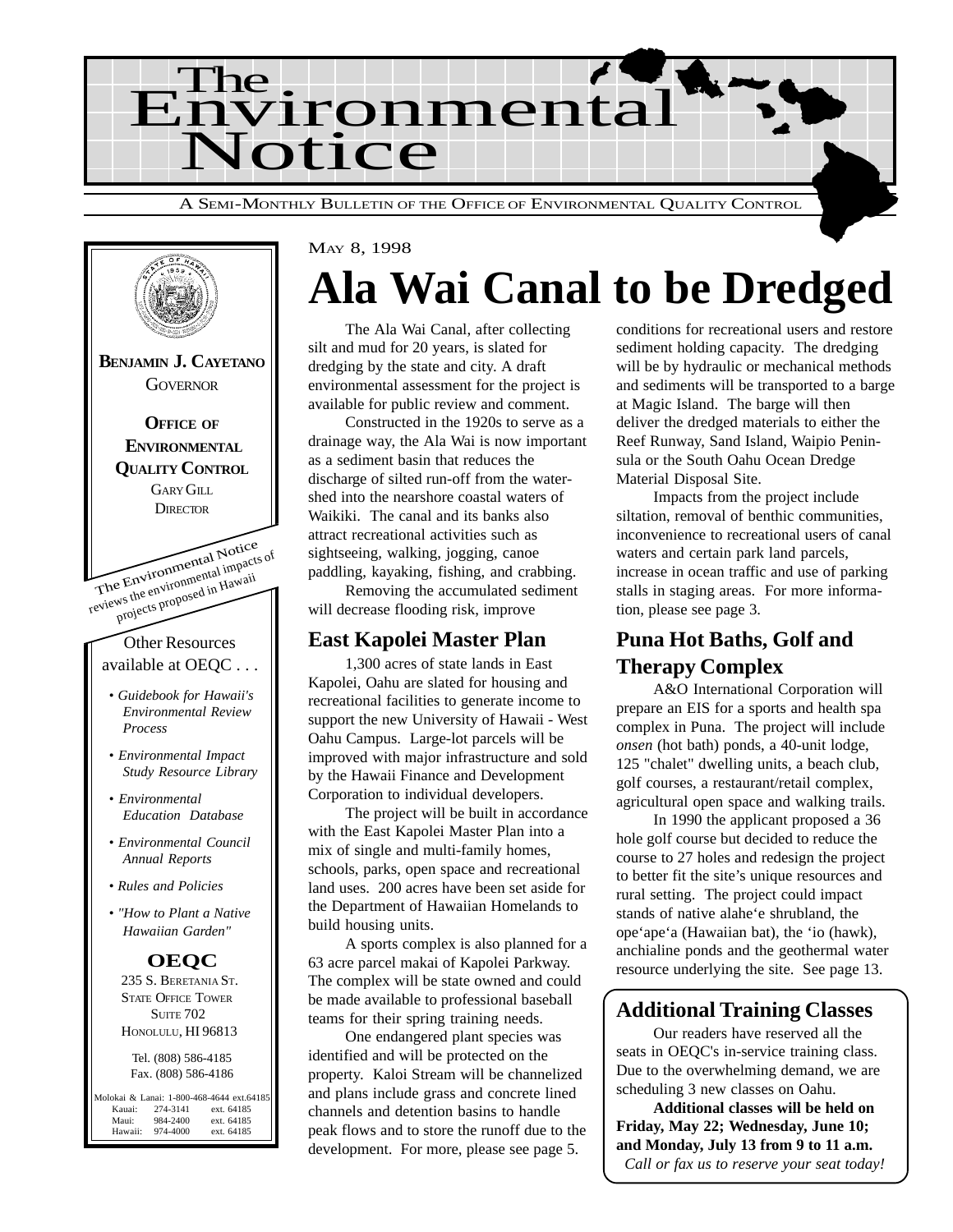# Table of Contents

#### MAY 8, 1998

### **1** Oahu Notices

| <b>Draft Environmental Assessments</b>                                                                                                            |  |
|---------------------------------------------------------------------------------------------------------------------------------------------------|--|
| <b>Final Environmental Assessments/FONSI</b><br>(4) Salt Lake Boulevard 36-Inch Transmission Main 5                                               |  |
| <b>Draft Environmental Impact Statements</b><br>(5) East Kapolei Master Plan Development Project 5                                                |  |
| <b>Final Environmental Impact Statements</b><br>(6) Voyager Submarines Hawaii Artificial Reef Installation  6                                     |  |
| <b>National Environmental Policy Act (NEPA)</b><br>(7) Kaneohe Marine Corps Base Hawaii Construction of Bachelor                                  |  |
| <b>Notice of Withdrawal</b><br>Ecosystem Management Plans (Draft) for Oahu Training Areas<br>and the Pohakuloa Training Area, Island of Hawaii  8 |  |
| <b>Previously Published Projects Pending Public Comments</b>                                                                                      |  |
| Maui Notices                                                                                                                                      |  |

### 3 **[Maui Notices](#page-9-0)**

| <b>Draft Environmental Assessments</b> |  |
|----------------------------------------|--|
|                                        |  |

### **Final Environmental Assessments/FONSI**

| (2) Keanae Restoration of Lo'i Kalo and Taro Cultivation Project  10 |  |
|----------------------------------------------------------------------|--|
|                                                                      |  |

| <b>Previously Published Projects Pending Public Comments</b> |  |
|--------------------------------------------------------------|--|
|                                                              |  |

### 2 **[Molokai Notices](#page-11-0)**

| ◆ Hawaii Notices                                             |
|--------------------------------------------------------------|
| <b>Previously Published Projects Pending Public Comments</b> |
| <b>Draft Environmental Assessments</b>                       |

|  | <b>Final Environmental Assessments/FONSI</b> |  |  |  |
|--|----------------------------------------------|--|--|--|
|  |                                              |  |  |  |
|  | $\mathbf{r}$ . The set of $\mathbf{r}$       |  |  |  |

**Environmental Impact Statement Preparation Notices** [\(2\) Oneloa Onsen and Sports Retreat............................................... 13](#page-12-0)

#### **Notice of Withdrawal**

[Ecosystem Management Plans \(Draft\) for Oahu Training Areas](#page-13-0) and the Pohakuloa Training Area, Island of Hawaii............................ 14

#### **Previously Published Projects Pending Public Comments**

### 7 **[Kauai Notices](#page-14-0)**

#### **Draft Environmental Assessments**

|--|

### **Previously Published Projects Pending Public Comments**

### **Shoreline Notices**

### **Land Use Commission Notices**

### **Environmental Council Notices**

|--|

### **Pollution Control Permits**

|--|

### **[Federal Notices](#page-17-0)**

| EPA Speaks on FEIS for Ala Kahakai National Trail Study  18            |
|------------------------------------------------------------------------|
| Final Standards and Guidelines for Historic Preservation Programs . 19 |
| Essential Fish Habitat Hearing, Northwestern Lobster Fishery  19       |
| Repatriation of Native Remains from Mokapu, Ko'olaupoko  19            |
| Rule Proscribing Nudity at Kaloko-Honokohau Park, Kona  19             |
| Public Scoping Meeting in Honolulu on Proposal to Use Herbicides       |
| Triclopyr and 2,4-D for Marijuana Eradication  19                      |
| NEPA Categorical Exclusion for Haemotococcus Color Additive in         |
|                                                                        |
| Humpback Whales and NEPA Categorical Exclusion for Sedation            |
| Research on Hawaiian Monk Seals (Monachus schauinslandi)  20           |
|                                                                        |
| 20                                                                     |
| Endangered Species Taking Permit for the Nene, Po'ouli, Maui           |
|                                                                        |
|                                                                        |
| CDC to Limit Rat Infestation Checks at Various U.S. Ports  20          |

### **[Letters of Notice](#page-20-0)**

|--|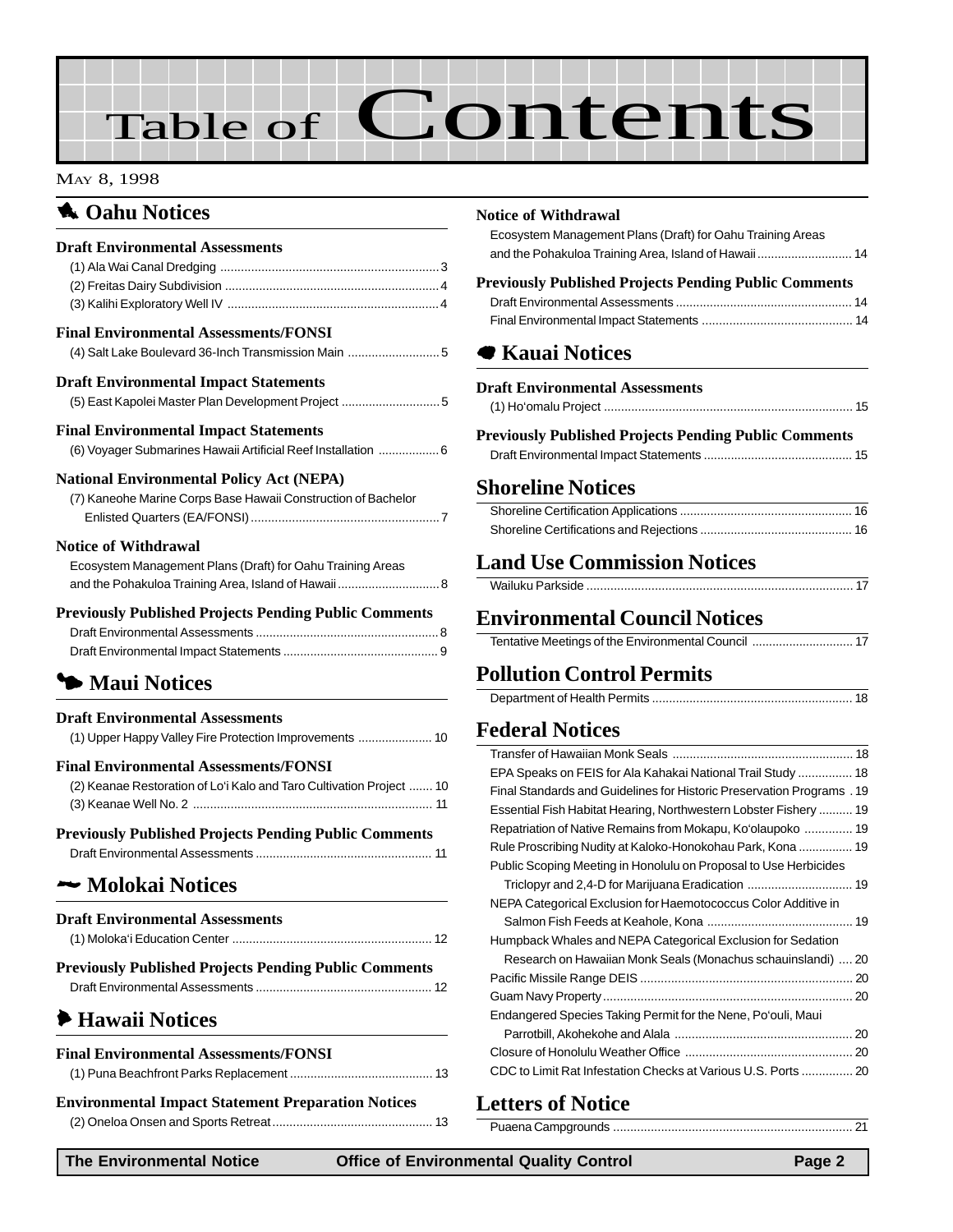#### MAY 8, 1998

**Oahu Notices**

### <span id="page-2-0"></span>**Draft Environmental Assessments**

**2**

### 1 **(1) Ala Wai Canal Dredging**

**District**: Honolulu **TMK**: Not applicable **Applicant**: Department of Land and Natural Resources 1151 Punchbowl Street Honolulu, Hawaii 96813 Contact: Andrew Monden (587- 0230) and U.S. Department of Transportation Federal Highway Administration 300 Ala Moana Boulevard Honolulu, Hawaii 96850 Contact: Pat Phung (541-2536) **Approving Agency/Accepting Authority**: Same as above.

| <b>Consultant:</b> | Belt Collins Hawaii, Ltd.            |
|--------------------|--------------------------------------|
|                    | 680 Ala Moana Boulevard. First Floor |
|                    | Honolulu, Hawaii 96813               |
|                    | Contact: Molly Kihara (521-5361)     |

**Public Comment**

| <b>Deadline:</b> | June 8, 1998                              |
|------------------|-------------------------------------------|
| Status:          | DEA First Notice pending public comment.  |
|                  | Address comments to the applicant with    |
|                  | copies to the consultant and OEQC.        |
| <b>Permits</b>   | Section 4(f) consistency determination;   |
| <b>Required:</b> | army permit; water quality certification; |
|                  | CZM; CDUA and letter permit for work in   |
|                  | ocean waters; SMA use permit; shoreline   |
|                  | setback variance; solid waste; NPDES;     |
|                  | noise; air                                |

The proposed project is the dredging of the Ala Wai Canal to restore sediment holding capacities in the proposed dredge areas, decrease risk of flooding in surrounding areas during high intensity storm events, and improve conditions for recreational use of the Ala Wai Canal and its environs. The anticipated project duration is approximately one year; the projected start date is 1999.

The areas considered for dredging extend from the Ala Moana Boulevard Bridge to the Kapahulu Avenue end, and

**1**  $\frac{4}{3}$  **5 1 1 3 6 7**

> include the Manoa-Palolo Drainage Canal up to the Date Street Bridge. The proposed action has six components: (1) limits of dredging; (2) dredging methodology; (3) sediment transportation; (4) use of waters and shore-side lands for dredging support operations (staging and material transfer); (5) sediment processing; and (6) sediment disposal or reuse. Various combinations of options for each component comprise project alternatives. Only those options that individually and collectively have no substantial impacts remain viable.

> The two main project alternatives are hydraulic dredging with pipeline transport, or mechanical dredging with scow transport. Both have a choice of four options of shore-side support areas (Kapahulu Avenue end site, Ala Wai Neighborhood Park A, vacant lot on Kalakaua Avenue, and Magic Island), both would need a barge at Magic Island, both could use ocean disposal for a portion of the sediment disposal (at the South Oahu Ocean Dredged Material Disposal Site), both have a choice of gravity or mechanical dewatering and/or use of additives for sediment processing, and both have a choice of one of three upland placement sites (Reef Runway, Sand Island, and the City and County Waipahu Ash Landfill at Waipio Peninsula). Operating constraints for these alternatives will be included in the construction bid specifications developed during final design.

> A public meeting is tentatively scheduled for June 2, 1998. Further information will be provided in a public notice to appear in the Honolulu Advertiser and Star-Bulletin.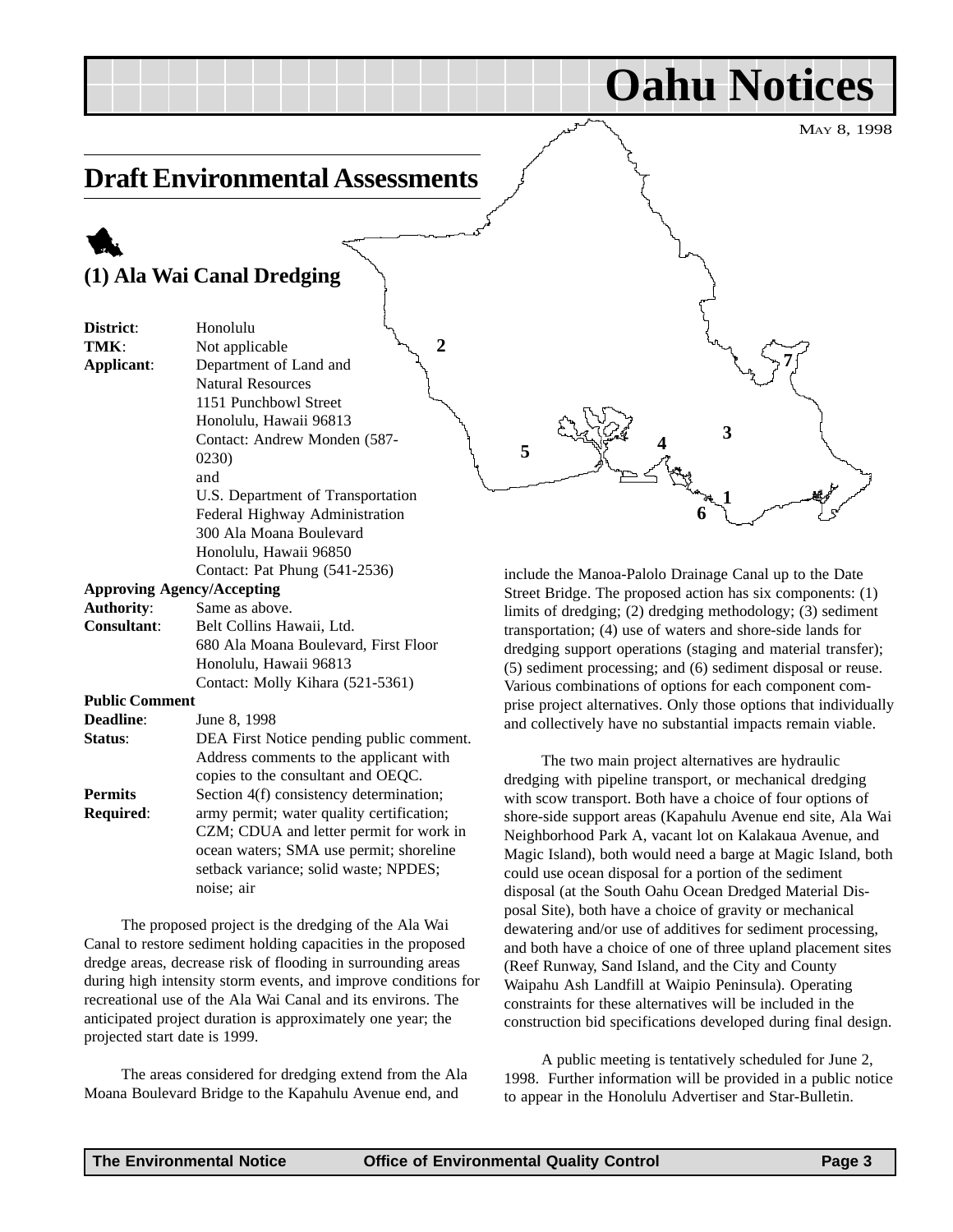## <span id="page-3-0"></span>**Oahu Notices**

MAY 8, 1998



### **(2) Freitas Dairy Subdivision**

| District:                         | Waianae                                    |
|-----------------------------------|--------------------------------------------|
| TMK:                              | 8-5-04:01, 58, 104, 41 (por.)              |
| Applicant:                        | Department of Hawaiian Home Lands          |
|                                   | P.O. Box 1879                              |
|                                   | Honolulu, Hawaii 96805                     |
|                                   | Contact: Michael McElroy (587-6453)        |
| <b>Approving Agency/Accepting</b> |                                            |
| <b>Authority:</b>                 | Department of Hawaiian Home Lands          |
|                                   | P.O. Box 1879                              |
|                                   | Honolulu, Hawaii 96805                     |
|                                   | Contact: Michael McElroy (587-6453)        |
| Consultant:                       | Gerald Park Urban Planner (942-7484)       |
|                                   | 1400 Rycroft Street, Suite 876             |
|                                   | Honolulu, Hawaii 96814                     |
| <b>Public Comment</b>             |                                            |
| Deadline:                         | June 8, 1998                               |
| Status:                           | DEA First Notice pending public comment.   |
|                                   | Address comments to the applicant with     |
|                                   | copies to the consultant and OEQC.         |
| <b>Permits</b>                    |                                            |
| Required:                         | Consolidation/Subdivision, Demolition of   |
|                                   | Structure, Grading Permit, Sewer Connec-   |
|                                   | tion, Best Management Practices, Construc- |
|                                   | tion in Road Right of Way, Building        |
|                                   | Permits (Various), Water Connection,       |
|                                   | Environmental Hazards Disposal             |
|                                   |                                            |

The Department of Hawaiian Home Lands (DHHL), State of Hawaii, proposes to develop a subdivision for residential and agricultural uses on DHHL owned land located at Waianae Homesteads, Waianae District, Oahu, Hawaii.

The project will produce 14 agricultural and 32 selfhelp residential lots and infrastructure improvements. The lots will be leased to eligible Native Hawaiian beneficiaries qualified to lease under the Hawaiian Homes Commission Act.

Agricultural lots will be first made available for relocation of prior awardees of agricultural lots at Paheehee Ridge. Lots at the latter location have been determined to be prohibitively expensive to service with infrastructure. "Selfhelp" residential lots whereby awardees construct their own dwellings will be made available to qualified applicants on the Oahu waiting list.

Construction funded by the Hawaiian Homes Trust Fund will complete roads, infrastructure, utilities, and other subdivision improvements. At the conclusion of subdivision work, both residential and agricultural lots will be "ready to build".

Subdivision and infrastructure improvements are estimated to cost between \$2.6 to \$3.0 million. House construction costs are not available at this time. Construction of subdivision improvements will commence after all necessary approvals are received and should be completed within nine months.

### 1 **(3) Kalihi Exploratory Well IV**

| District:                         | Honolulu                                    |  |
|-----------------------------------|---------------------------------------------|--|
| TMK:                              | $1 - 4 - 18:06$                             |  |
|                                   |                                             |  |
| Applicant:                        | City and County of Honolulu                 |  |
|                                   | Board of Water Supply                       |  |
|                                   | 630 South Beretania Street                  |  |
|                                   | Honolulu, Hawaii 96843                      |  |
|                                   | Contact: Barry Usagawa (527-5235)           |  |
| <b>Approving Agency/Accepting</b> |                                             |  |
| <b>Authority:</b>                 | City and County of Honolulu                 |  |
|                                   | Board of Water Supply                       |  |
|                                   | 630 South Beretania Street                  |  |
|                                   | Honolulu, Hawaii 96843                      |  |
|                                   | Contact: Brooks Yuen (527-6180)             |  |
| Consultant:                       | <b>CH2M Hill</b>                            |  |
|                                   | 1585 Kapiolani Boulevard, Suite 1420        |  |
|                                   | Honolulu, Hawaii 96814-4530                 |  |
|                                   | Contact: Paul Luersen (943-7135 x 201)      |  |
| <b>Public Comment</b>             |                                             |  |
| Deadline:                         | June 8, 1998                                |  |
| Status:                           | DEA First Notice pending public comment.    |  |
|                                   | Address comments to the applicant with      |  |
|                                   | copies to the approving agency or accepting |  |
|                                   | authority, the consultant and OEQC.         |  |
| <b>Permits</b>                    | CDUA, well construction, pump installation  |  |
|                                   |                                             |  |
| Required:                         | & water use permits, noise permit           |  |

The City and County of Honolulu Board of Water Supply (BWS) proposes to drill and case an exploratory water well at its Kalihi 614 Reservoir site in Kalihi Valley on the leeward side of the Koolau Mountains. This exploratory well will be drilled within the existing 1.3-acre BWS site located about 1 mile below the Wilson Tunnel portal. The proposed Kalihi Exploratory Well IV is expected to be capable of yielding 0.25 million gallons per day of potable water.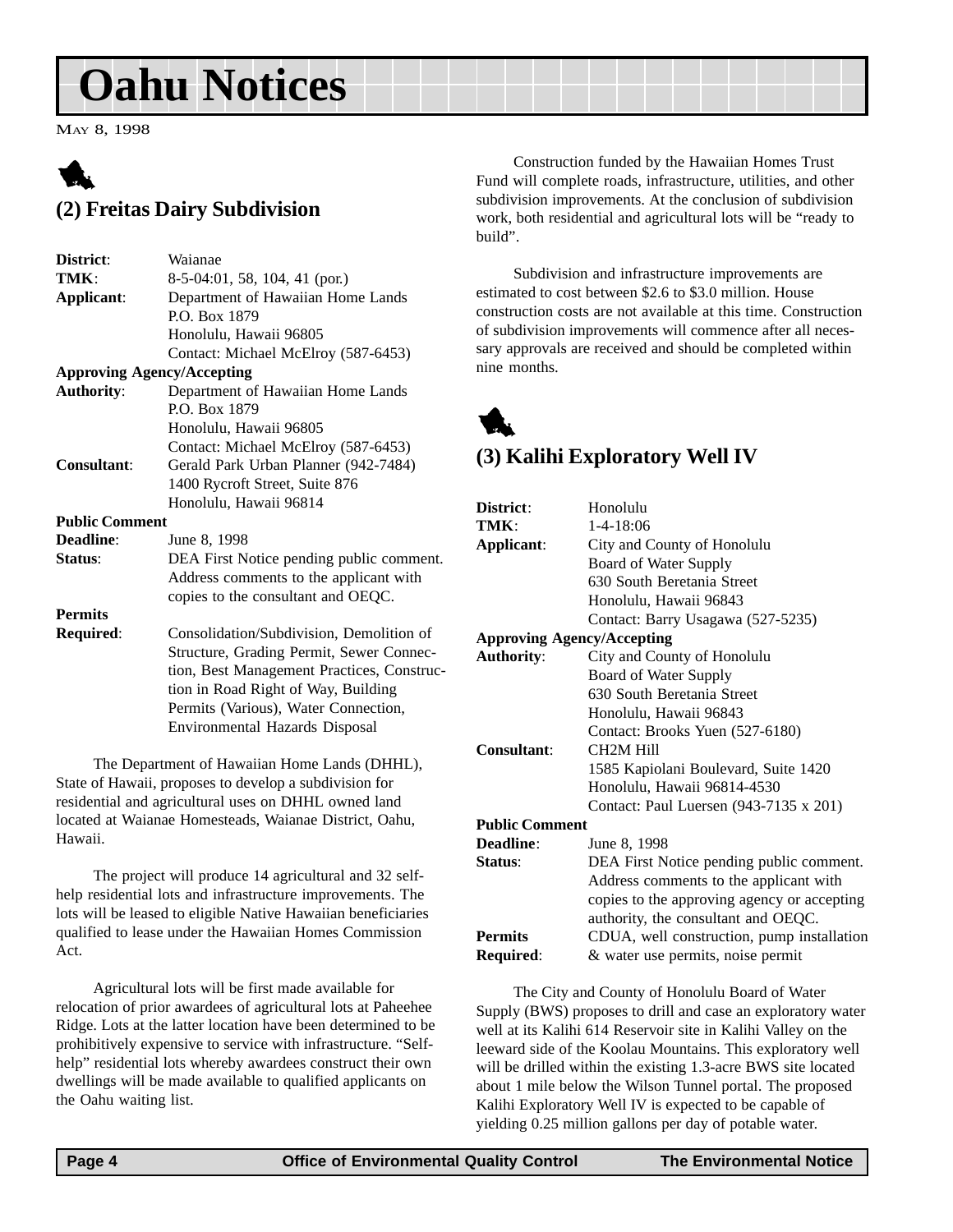<span id="page-4-0"></span>

MAY 8, 1998

The drilling and casing of this exploratory well is one step of a process that the BWS utilizes to obtain hydrogeological data on the potential of new groundwater resources. Following the drilling and casing of the exploratory well, test pumping of the well will be performed to determine if the quantity and quality of the water from this exploratory well are suitable for development. If the quantity and quality of the water are suitable for development, it may be possible to convert the exploratory well into a production well. However, if either the quantity or quality of the water proves to be unsuitable for a production well, the exploratory well will be sealed and abandoned.

This environmental assessment (EA) focuses only on the drilling, casing, and testing of this exploratory well. The proposed action will also include the temporary installation of a pump, piping, and appurtenances. All construction work will be within the BWS's existing 1.3-acre Kalihi 614 Reservoir site.

### **Final Environmental Assessments/FONSI**



### **(4) Salt Lake Boulevard 36-Inch Transmission Main**

| District:               | Honolulu                               |   |
|-------------------------|----------------------------------------|---|
| TMK:                    | $1-1-17$ , 18, 21 and 71               |   |
| Applicant:              | City and County of Honolulu            |   |
|                         | Board of Water Supply                  |   |
|                         | 630 South Beretania Street             |   |
|                         | Honolulu, Hawaii 96843                 | D |
|                         | Contact: Barry Usagawa (527-5235)      | Т |
|                         | <b>Approving Agency/Accepting</b>      | A |
| <b>Authority:</b>       | City and County of Honolulu            |   |
|                         | Board of Water Supply                  |   |
|                         | 630 South Beretania Street             |   |
|                         | Honolulu, Hawaii 96843                 | A |
|                         | Contact: Brooks Yuen (527-6180)        | A |
| <b>Consultant:</b>      | Akinaka & Associates, Ltd.             |   |
|                         | 250 N. Beretania Street, Suite 300     |   |
|                         | Honolulu, Hawaii 96817                 |   |
|                         | Contact: Sheldon Yamasato (536-7721)   |   |
| <b>Public Challenge</b> |                                        |   |
| Deadline:               | June 8, 1998                           |   |
| Status:                 | FEA/FONSI issued, project may proceed. |   |

#### **Permits Required**: NPDES

The Honolulu Board of Water Supply proposes to install approximately 4,800 linear feet of 36-inch transmission main within Salt Lake Boulevard from Maluna Street to Ala Lilikoi Street. The proposed project will provide additional transmission capacity from Pearl Harbor to Honolulu. The new main will also be an integral part of the Moanalua subarea system and will ensure continuity of service during maintenance and repair of existing transmission mains. Installation procedures will include removal of pavement, trench excavation, bedding and pipe placement, backfilling and compaction, embankment work and pavement restoration. The proposed main will be installed in segments to minimize the impact of the project to the motorists. Excavated material will not be stockpiled along the side of the trench, but instead be removed from the site and returned by the contractor during backfilling activities, if suitable. When an installed segment is ready for hydrotesting, the subsequent trench segment will be partially excavated. Hydrotesting water will then be disposed of in the next trench section. Hydrotesting water for the last segment of the main will be collected and trucked away for disposal. The estimated construction cost is 5.26 million dollars and is estimated to last approximately 16 months.

## **Draft Environmental Impact Statements**



### **(5) East Kapolei Master Plan Development Project**

| District:                         | Ewa                                         |
|-----------------------------------|---------------------------------------------|
| TMK :                             | 9-1-16:8,108,109; 9-1-17:4,71; 9-1-18:3,5   |
| Applicant:                        | Housing Finance and Development Corp.       |
|                                   | 677 Queen Street, Suite 300                 |
|                                   | Honolulu, Hawaii 96813                      |
|                                   | Contact: Roy Oshiro (587-0640)              |
| <b>Approving Agency/Accepting</b> |                                             |
| <b>Authority:</b>                 | Governor, State of Hawaii                   |
|                                   | c/o Office of Environmental Quality Control |
|                                   | 235 South Beretania Street, Suite 702       |
|                                   | Honolulu, Hawaii 96813                      |
| Consultant:                       | PBR Hawaii                                  |
|                                   | 1001 Bishop Street, Pacific Tower 650       |
|                                   | Honolulu, Hawaii 96813                      |
|                                   | Contact: David Hulse (521-5631)             |
|                                   |                                             |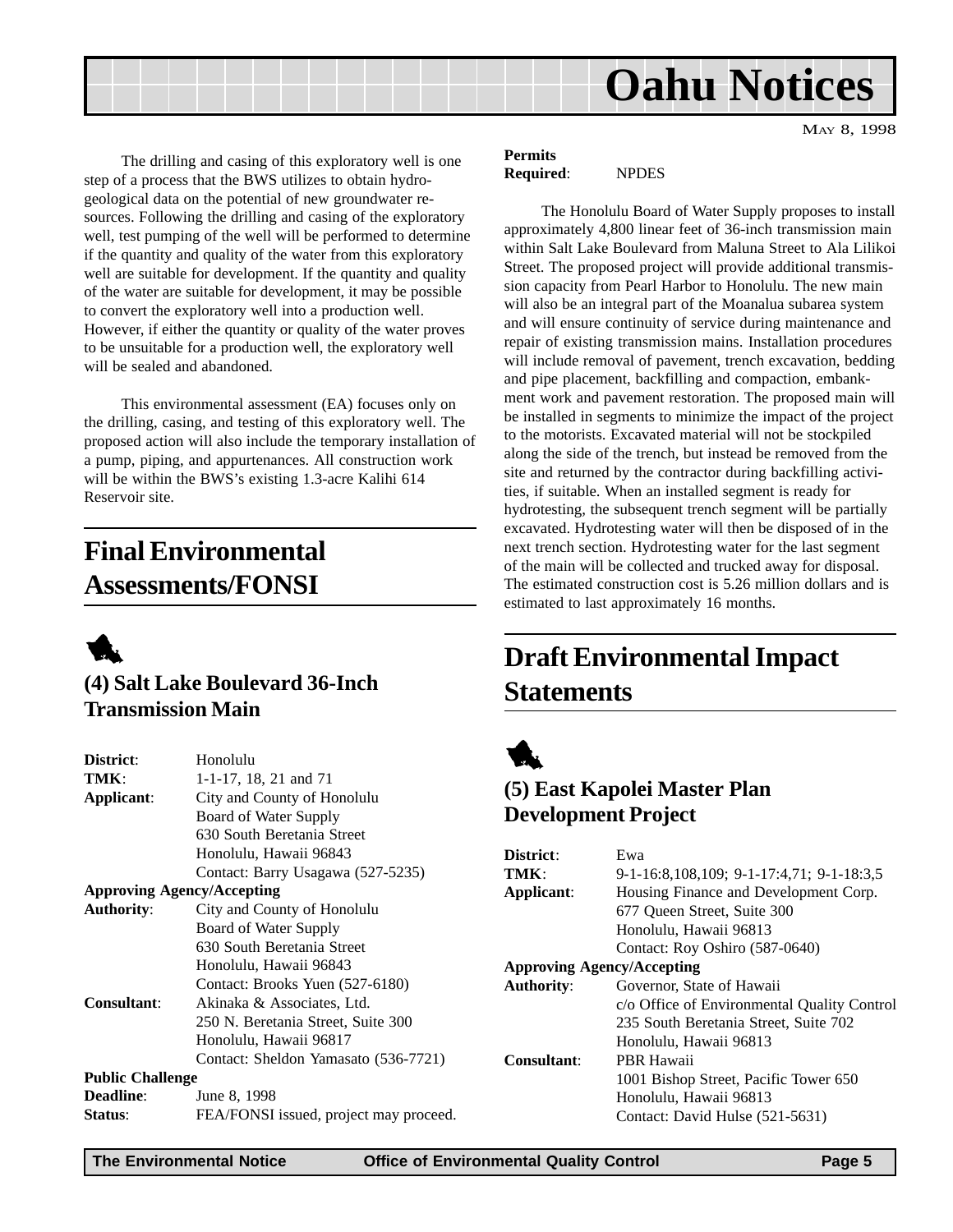## <span id="page-5-0"></span>**Oahu Notices**

#### MAY 8, 1998

#### **Public Comment**

| <b>Deadline:</b> | June 22, 1998                               |
|------------------|---------------------------------------------|
| Status:          | DEIS First Notice pending public comment.   |
|                  | Address comments to the applicant with      |
|                  | copies to the approving agency or accepting |
|                  | authority, the consultant and OEQC.         |
| <b>Permits</b>   | <b>State Land Use District Boundary</b>     |
| <b>Required:</b> | Amendment, NPDES, Building, Grading,        |
|                  | U.S. Army permits                           |

The overall project goals and objectives established by the State Legislature and the State Housing Finance and Development Corporation (HFDC) are essentially two fold: 1) to create more housing, recreational, and support facilities in the Ewa Development Plan area for residents of Hawaii, and; 2) to generate income from State-owned land in support of a new West Oahu Campus for the University of Hawaii which is planned mauka of the H-1 Freeway.

The concept for the East Kapolei Master Plan Development Project includes a mix of single-family, multi-family, commercial, public facility, (i.e., school parcels), parks, open space, and recreational land uses. A major sports complex is also planned for a 63 acre parcel makai of Kapolei Parkway. The conceptual land use allocation is as follows:

| <b>Land Use</b>              | Area (Acres)* |
|------------------------------|---------------|
| Single Family                | 722.5         |
| Multi-Family                 | 210.9         |
| Commercial                   | 18            |
| Sports Complex/Park-and-Ride | 64.3          |
| Parks                        | 35.9          |
| Schools                      | 56            |
| Misc. Roads/Open Space       | 192.4         |
| TOTAL.                       | 1.300         |

\*The acres shown here are approximate and are for general planning purposes only.

To achieve the stated objectives, large-lot development parcels would be developed with required major infrastructure and sold by HFDC to individual developers. None of the proposed land uses (i.e. residential, commercial) will be developed by HFDC. Rather, dwelling units and small neighborhood commercial parcels will be developed by the private sector in accordance with the East Kapolei Master Plan. The number of actual units developed, their type, and pricing will be dependent on market conditions at the time of development and applicable zoning restrictions. However, all developers will be required to comply with applicable City zoning regulations and the City's affordable housing policy.

Backbone infrastructure consisting of major roadways, a large park-and-ride facility, implementation of a drainage system, water and wastewater system master plans, expansion of electrical and communication systems, and development of open space recreation areas will be provided by HFDC. All other applicable site plans and development programs for the area will be implemented by future developers.

### **Final Environmental Impact Statements**

1

### **(6) Voyager Submarines Hawaii Artificial Reef Installation**

| District:                         | Honolulu                                      |
|-----------------------------------|-----------------------------------------------|
| TMK:                              | Offshore of 2-3-37                            |
| Applicant:                        | Voyager Submarines Hawaii                     |
|                                   | 680 Iwilei Road, Suite 720                    |
|                                   | Honolulu, Hawaii 96817                        |
|                                   | Contact: JC Merrill (532-4222)                |
| <b>Approving Agency/Accepting</b> |                                               |
| <b>Authority:</b>                 | Department of Land and Natural Resources      |
|                                   | Land Division                                 |
|                                   | 1151 Punchbowl Street                         |
|                                   | Honolulu, Hawaii 96813                        |
|                                   | Contact: Tom Eisen (587-0377)                 |
| Consultant:                       | Sea Engineering, Inc.                         |
|                                   | Makai Research Pier                           |
|                                   | Waimanalo, Hawaii 96795-1820                  |
|                                   | Contact: Marc Ericksen (259-7966)             |
| Status:                           | <b>Accepted by the Land Division, Depart-</b> |
|                                   | ment of Land and Natural Resources on         |
|                                   | May 1, 1998.                                  |
| <b>Permits</b>                    |                                               |
| Required:                         | CDUA                                          |

Voyager Submarines Hawaii commenced operations in November 1994 to provide passenger submarine tours of Hawaii's marine aquatic and reef ecosystems. The company currently operates two 48-passenger submarines out of Kewalo Basin, offering submarine tours at a site located approximately 3/4 mile offshore of Ala Moana Beach Park, in water depths of 60 to 110 feet. The 45 minute tour follows the edge of a limestone shelf with a 5 to 10 foot ledge at the seaward margin. There is little live coral growth on the limestone platform; seaward of this is barren sand. Because of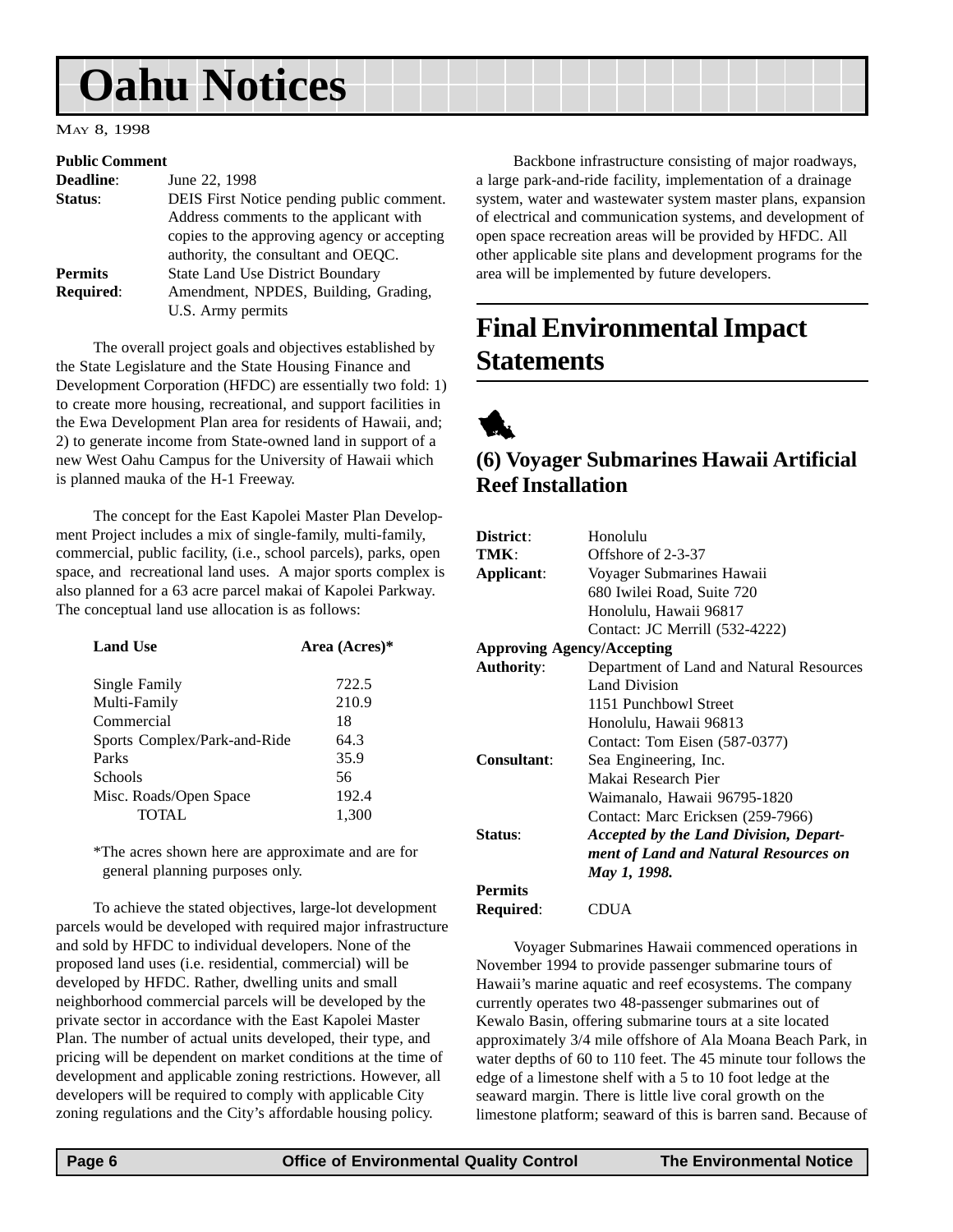<span id="page-6-0"></span>

the depleted fishery and limited live coral in the sand bottom area, Voyager proposes to sink two derelict vessels on the site to serve as artificial reefs to enhance the habitat and promote coral and fish growth. The vessels will be cleaned and prepared according to State and Federal regulations, will be placed in the barren, sandy areas at locations approved by the reviewing agencies, and will be ballasted with concrete to prevent movement during extreme storm conditions. The deployment procedure will be carefully designed to ensure that the ships settle in the selected location. In addition, Voyager proposes to install six submerged mooring buoys at the site; one on each sunken ship, and four others in the immediate vicinity of the ships. The two buoys on the ships will be dedicated for public access by other site users. Two other buoys will be used to moor the Voyager support vessels. The remaining two will be shared by Voyager and other site users. Day-use surface mooring buoys will be attached to the submerged buoys daily by the Voyager personnel. The surface buoys will alert divers and fishermen to the position of the ships, and will provide them with an easy and safe alternative to anchoring, which is destructive to coral reefs, and also might endanger divers and the submarines below.

### **National Environmental Policy Act (NEPA)**



### **(7) Kaneohe Marine Corps Base Hawaii Construction of Bachelor Enlisted Quarters (EA/FONSI)**

| District:         | Koolaupoko                               |
|-------------------|------------------------------------------|
| TMK:              | Portion of 4-4-08                        |
| Applicant:        | Department of the Navy, Pacific Division |
|                   | Naval Facilities Engineering Command     |
|                   | Pearl Harbor, Hawaii 96860-7300          |
|                   | Contact: Mel Ramos, Code 231MR (471-     |
|                   | 9338)                                    |
|                   | <b>Approving Agency/Accepting</b>        |
| <b>Authority:</b> | Command General                          |
|                   | Marine Corps Base Hawaii                 |
|                   | Attn: LE, Bldg. 1360, Box 63002          |
|                   | Kaneohe, Hawaii 96863-3002               |
|                   | Contact: Ron Yamada (257-6920 x 229)     |
| Consultant:       | Belt Collins Hawaii Ltd.                 |
|                   | 680 Ala Moana Boulevard, First Floor     |
|                   | Honolulu, Hawaii 96813                   |
|                   | Contact: Molly Kihara (521-5361)         |
|                   |                                          |

MAY 8, 1998

Pursuant to Council on Environmental Quality Regulations (40 CFR Parts 1500-1508) implementing procedural provisions of the National Environmental Policy Act, the Department of the Navy gives notice that an Environmental Assessment (EA) has been prepared and an Environmental Impact Statement is not required for the proposed construction of bachelor enlisted quarters (MILCON P-439) at Marine Corps Base Hawaii, Kaneohe Bay, Oahu, Hawaii.

As part of a comprehensive plan to upgrade bachelor enlisted quarters (BEQs) at Marine Corps Base Hawaii, Kaneohe Bay, the U.S. Marine Corps proposes to replace old inadequate housing with a new BEQ for 300 to 340 enlisted personnel. The proposed action will construct two 2-story and two 3-story building complexes on a 20,000-square-meter (215,300-square-foot) site. Supporting facilities to be built include parking lots, recreational facilities, and walkways. Pre-construction site preparation will include on-site relocation of an existing steel-framed pavilion and demolition of a handball court and wood pavilion. Upon relocation of enlisted personnel from nearby BEQ Buildings 1031, 1032, 1046, and 1047, these buildings with a total footprint of about 5,200 square meters (56,000 square feet) will be demolished.

A portion of the site is located within the 100-year floodplain of an adjacent drainage ditch. Alternatives to avoid adverse effects and incompatible development in the floodplain have been considered; due to land use constraints the only practicable alternative is to construct in a floodplain. Only flood-tolerant supporting facilities will be located in the floodplain; vertical or building construction is located outside the floodplain to avoid potential loss resulting from flood hazards. The EA serves as a Statement of Findings and public notification pursuant to Executive Order 11988.

Based on information gathered during preparation of the EA, the Department of the Navy finds that the proposed construction of BEQs (MILCON P-439) at Marine Corps Base Hawaii, Kaneohe Bay, Oahu, Hawaii will not significantly impact the environment.

The EA and FONSI addressing this action may be obtained from: Commander, Pacific Division, Naval Facilities Engineering Command, Pearl Harbor, Hawaii 96860-7300 (Attention: Mr. Mel Ramos, Code 231MR), telephone (808) 471-9338, fax (808) 474-5909.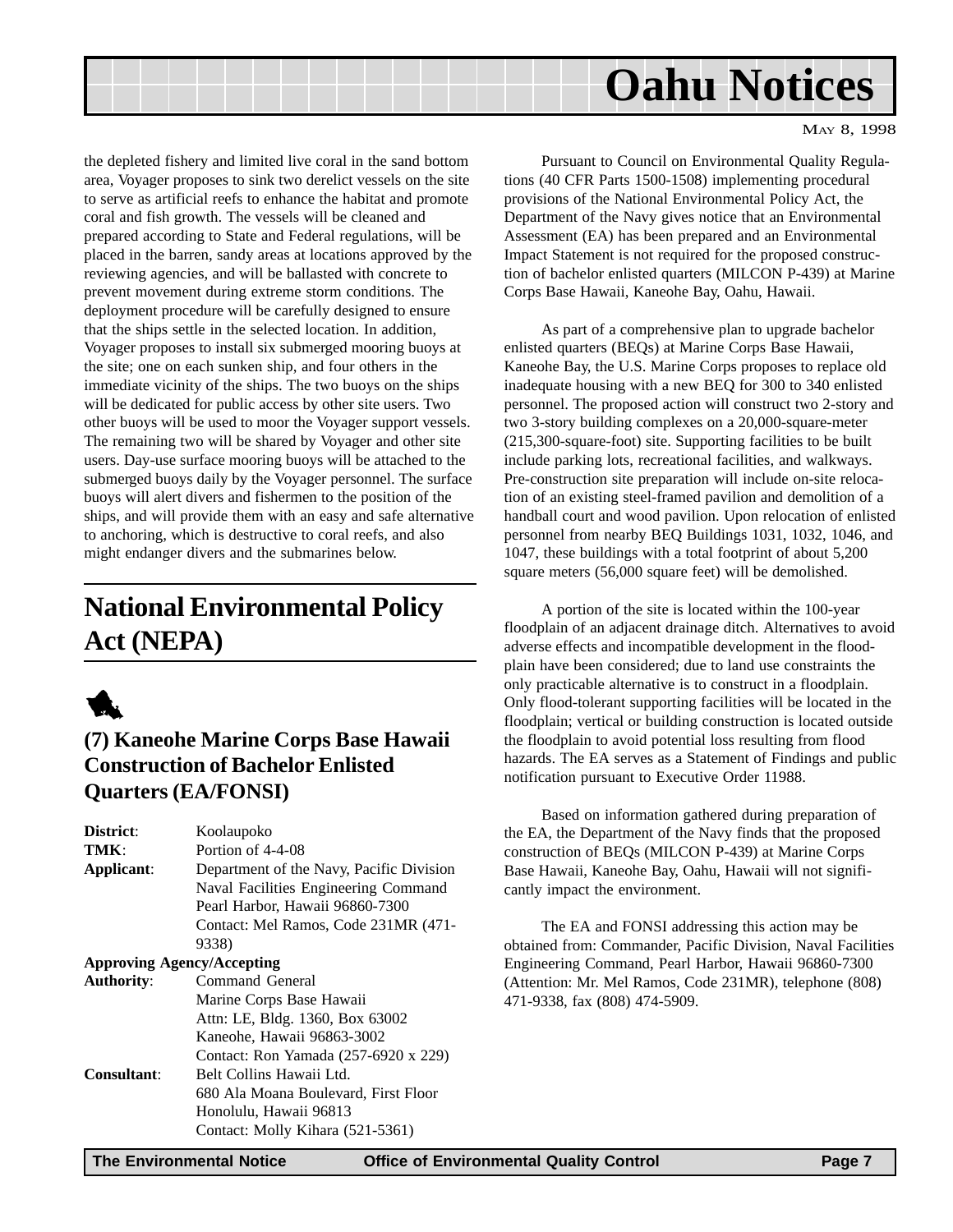## <span id="page-7-0"></span>**Oahu Notices**

MAY 8, 1998

### **Notice of Withdrawal**

## 1

### **Ecosystem Management Plans (Draft) for Oahu Training Areas and the Pohakuloa Training Area, Island of Hawaii**

The Environmental Division, Directorate of Public Works, U.S. Army Garrison, Hawaii, announced in 1997 that draft **Ecosystem Management Plans (EMPs)** for all Army training areas in the State of Hawaii were available for public review. Army training areas included in the plans were: Schofield Barracks, Makua Military Reservation, Kahuku Training Area, Kawailoa Training Area, and Dillingham Military Reservation, all on the Island of Oahu, and the Pohakuloa Training Area on the Island of Hawaii. Lands covered by the plans included both fee-owned as well as leased lands. The plans described existing and proposed methods to avoid and mitigate training impacts on endangered species and archaeological sites, prevent range fires, minimize soil erosion, and provide additional recreational opportunities to the public.

At the same time that the plans were made available for public review, the Army initiated consultation with the U.S. Fish and Wildlife Service as required by Section 7 of the Endangered Species Act for routine training activities at these installations. The Army's intent at the time was to use the Ecosystem Management Plans as the biological assessment in the Section 7 consultation process. In the biological assessment, the Federal agency (in this case, the Army) describes the action on which it is consulting, assesses the impacts on threatened and endangered species, and proposes ways to avoid or mitigate those impacts.

USFWS and other reviewers commented that the Ecosystem Management Plans lacked sufficient detail in their descriptions of routine training activities to analyze impacts. Therefore, at this time, the plans are being withdrawn. The Army is in the process of rewriting the plans subject to completion of Section 7 consultation process.

After the plans are revised, the Army will prepare an Environmental Assessment (EA) and publish a Finding of No Significant Impact (FONSI) in the *Environmental Notice*.

### **Previously Published Projects Pending Public Comments**

### **Draft Environmental Assessments**

### 1 **Honolulu Harbor Domestic Commercial Fishing Village (Piers 36-38)**

| Applicant:                        | Department of Transportation    |
|-----------------------------------|---------------------------------|
|                                   | <b>Harbors Division</b>         |
|                                   | 79 South Nimitz Highway         |
|                                   | Honolulu, Hawaii 96813          |
|                                   | Contact: Fred Pascua (587-1958) |
| <b>Approving Agency/Accepting</b> |                                 |
| <b>Authority:</b>                 | Same as above.                  |
| <b>Public Comment</b>             |                                 |
| Deadline:                         | May 26, 1998                    |
|                                   |                                 |

#### 1 **Kalakaua Avenue Bridge Improvements**

| Applicant: | Department of Transportation       |
|------------|------------------------------------|
|            | 869 Punchbowl Street               |
|            | Honolulu, Hawaii 96813             |
|            | Contact: Edmund Yoshida (587-2122) |
|            |                                    |

#### **Approving Agency/Accepting**

**Authority**: Same as above. **Public Comment Deadline**: May 26, 1998

#### $\triangle$  **Kualoa Ranch Communication Site**

| Applicant:            | Western PCS II Corporation        |
|-----------------------|-----------------------------------|
|                       | 99-860 Iwaena Street              |
|                       | Aiea, Hawaii 96701                |
|                       | Contact: Cher Sullivan (255-4036) |
|                       | <b>Approving Agency/Accepting</b> |
| <b>Authority:</b>     | City and County of Honolulu       |
|                       | Department of Land Utilization    |
|                       | 650 South King Street, 7th Floor  |
|                       | Honolulu, Hawaii 96813            |
|                       | Contact: Dana Teramoto (523-4648) |
| <b>Public Comment</b> |                                   |
| <b>Deadline:</b>      | May 26, 1998                      |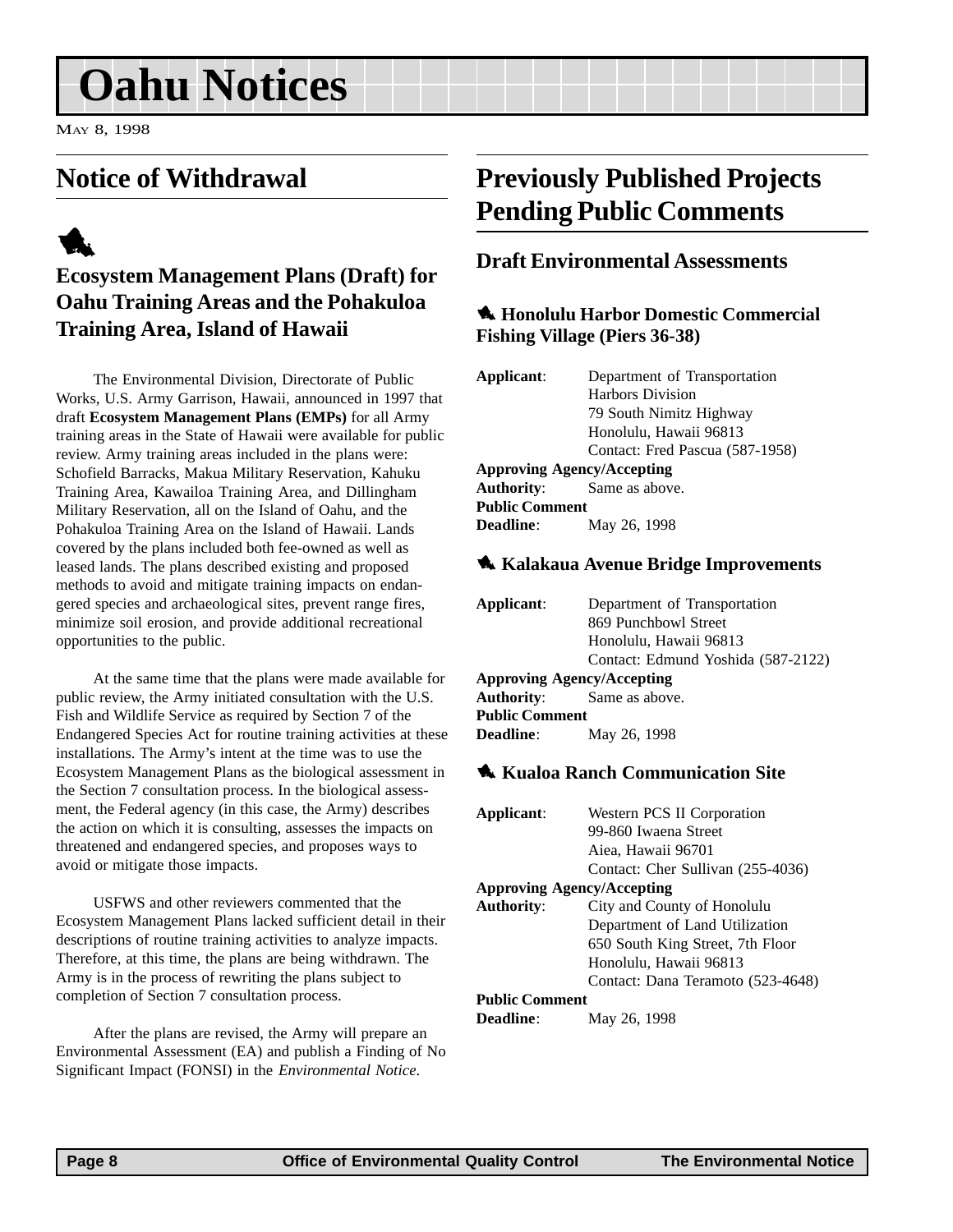## **Oahu Notices**

MAY 8, 1998

### <span id="page-8-0"></span>**Draft Environmental Impact Statements**

### 1 **Kakaako Makai Area Plan (Supplemental)**

**Applicant**: Hawaii Community Development Authority 677 Ala Moana Boulevard, Suite 1001 Honolulu, Hawaii 96813 Contact: Jan Yokota (587-2870) **Approving Agency/Accepting Authority**: Governor, State of Hawaii

c/o Office of Environmental Quality Control 235 South Beretania Street Honolulu, Hawaii 96813

#### **Public Comment**

**Deadline**: May 26, 1998



### **City and County of Honolulu East Honolulu Development Plan Revision Program Public Information Meeting**

When: Wednesday, May 20, 1998 Time: 7:00 - 9:00 p.m. Where: Aina Haina Elementary School Cafetorium 801 West Hind Drive, Aina Haina Purpose: \* To distribute copies of the revised East Honolulu Development Plan \* To outline its contents \* To present changes made as a result of comments received on the Public Review Draft (Septem ber 1997) \* To describe the schedule for approval and adoption of the plan - Planning Commission public hearing - City Council public hearings, review & adoption

If you have any questions or need more information, please call Ralph Ukishima at 527-6072 or Gordon Wood at 527-6073.

This public information meeting is not a public hearing; public testimony will not be received.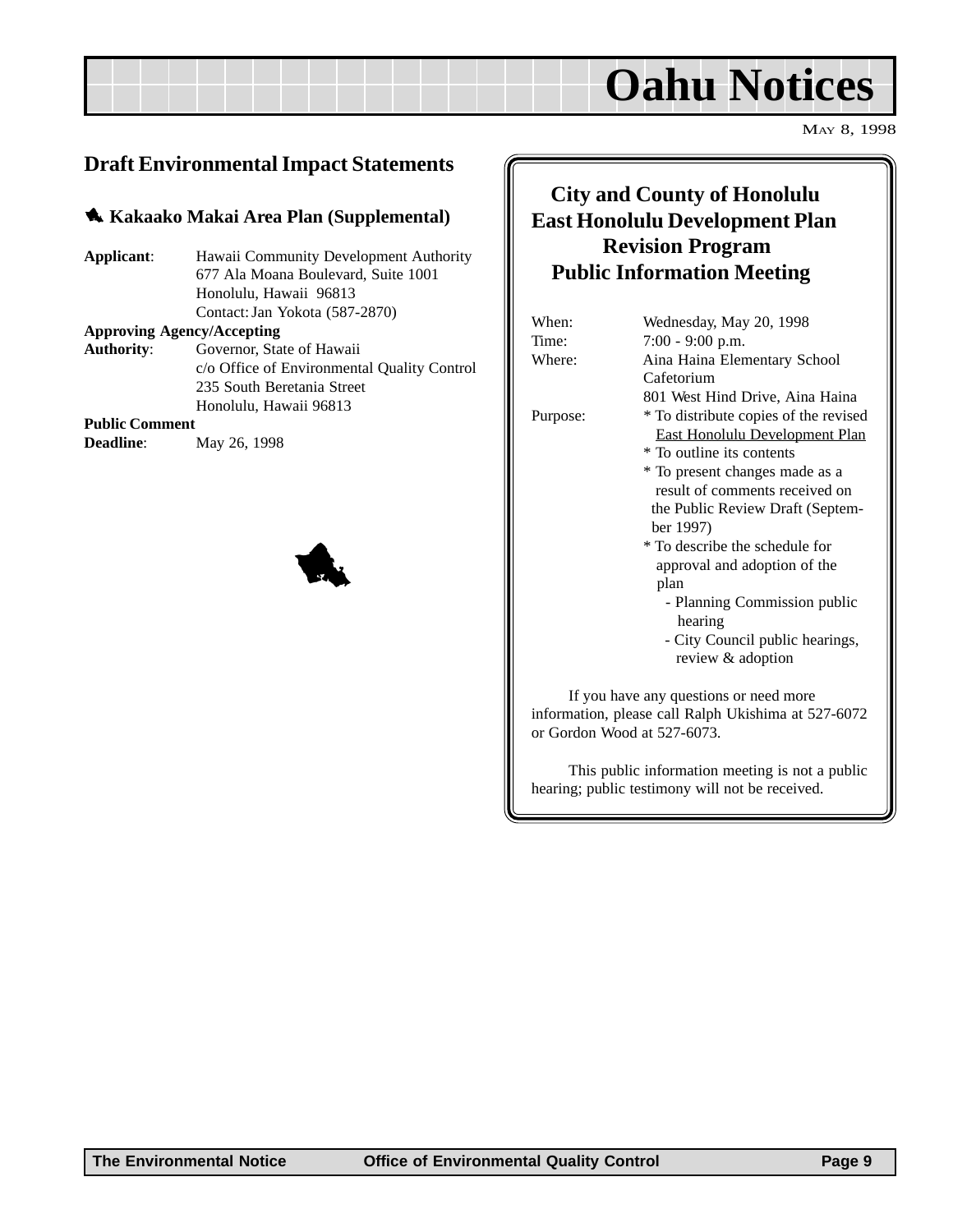## <span id="page-9-0"></span>**Maui Notices**

MAY 8, 1998

### **Draft Environmental Assessments**  $\blacklozenge$ **(1) Upper Happy Valley Fire Protection Improvements District**: Wailuku **TMK**: 3-3-2:1; 3-4-34:4, 5, 7, 24, 34, 80, 82, 83, 101, 103, 109; 3-4-35:4, 38, 41, 42 **Applicant**: County of Maui Department of Water Supply 200 South High Street Wailuku, Hawaii 96793 Contact: David Craddick (243-7816) **Approving Agency/Accepting 1**  $2\frac{3}{3}$

| $\epsilon$ contact: $\epsilon$ is changed $\epsilon$ is 1910) |  |
|---------------------------------------------------------------|--|
| <b>Approving Agency/Accepting</b>                             |  |
| County of Maui                                                |  |
| Department of Water Supply                                    |  |
| 200 South High Street                                         |  |
| Wailuku, Hawaii 96793                                         |  |
| Contact: David Craddick (243-7816)                            |  |
| Munekiyo, Arakawa & Hiraga, Inc.                              |  |
| 305 High Street, Suite 104                                    |  |
| Wailuku, Hawaii 96793                                         |  |
| Contact: Milton Arakawa (244-2015)                            |  |
| <b>Public Comment</b>                                         |  |
| June 8, 1998                                                  |  |
| DEA First Notice pending public comment.                      |  |
| Address comments to the applicant with                        |  |
| copies to the consultant and OEQC.                            |  |
|                                                               |  |

**Permits Required**: None

The County of Maui, Department of Water Supply, proposes to construct approximately 3,500 lineal feet of 8 inch waterline, approximately 500 lineal feet of 4-inch waterline, fire hydrants and related appurtenances in Happy Valley, Maui.

Regarding the 8-inch waterline, approximately 1,300 lineal feet of waterline are proposed on Kahawai Street, approximately 625 lineal feet on Konahea Street, approximately 525 lineal feet on Nenea Street, and approximately 1,050 lineal feet on Mokuhau Road. Additional fire hydrants are proposed along the waterline alignment to meet County standards. Four (4) new hydrants are also proposed on

Mokuhau Road between Konahea Street and Makua Street. The proposed 4-inch waterline replaces an existing 2-inch waterline which extends from Konahea Street to service a number of existing interior parcels.

Construction start is anticipated to be in January 1999 with completion anticipated by June 1999. The estimated construction cost is approximately \$865,000.00.

## **Final Environmental Assessments/Findings of No Significant Impacts (FONSI)**



### **(2) Keanae Restoration of Lo'i Kalo and Taro Cultivation Project**

| District:  | Hana                             |
|------------|----------------------------------|
| TMK:       | $1 - 1 - 8:05$                   |
| Applicant: | Na Moku Aupuni O Ko'olau Hui     |
|            | HC 1, Box 62, Wailuanui Road     |
|            | Haiku, Hawaii 96708              |
|            | Contact: Edward Wendt (248-8658) |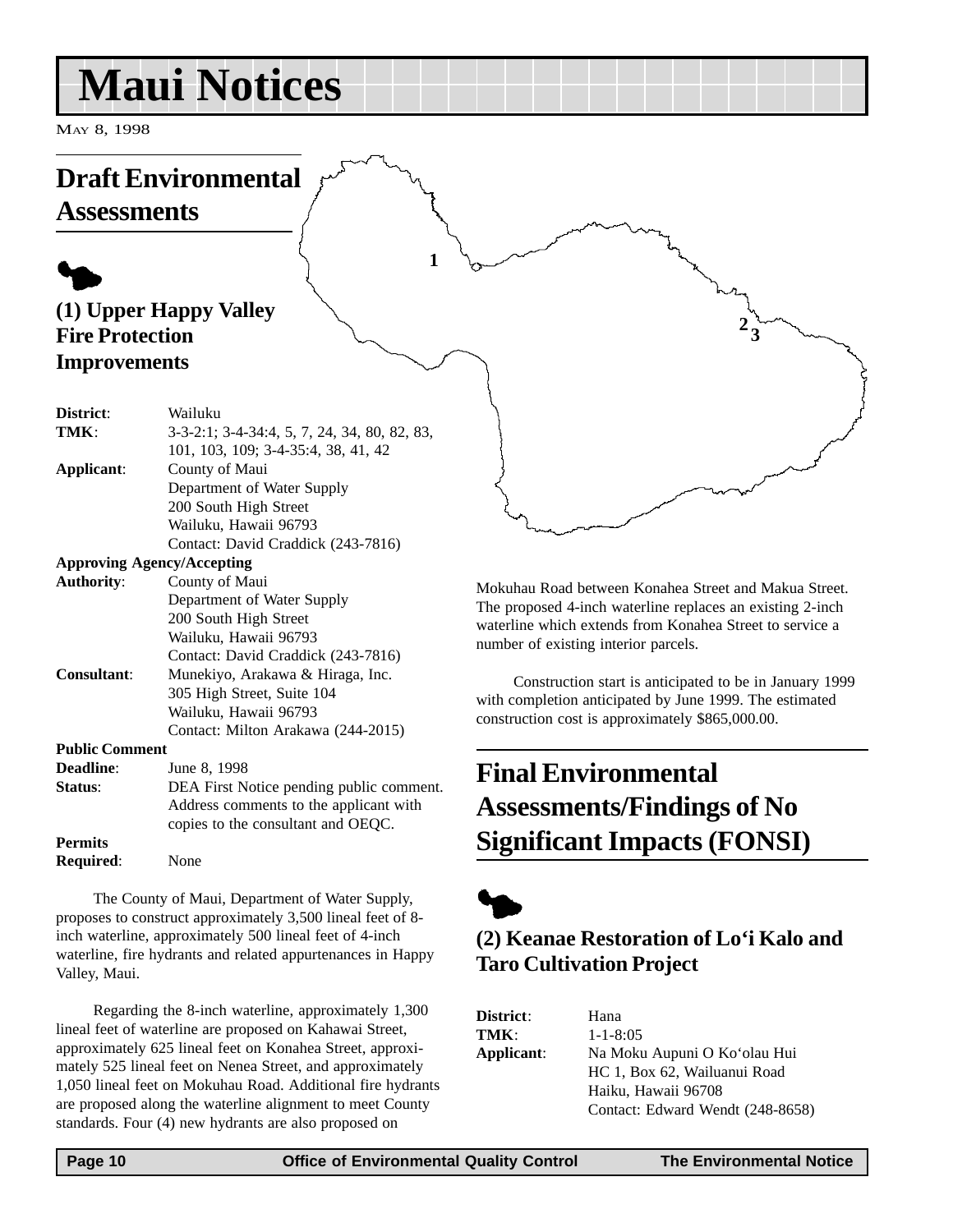

MAY 8, 1998

#### <span id="page-10-0"></span>**Approving Agency/Accepting**

| <b>Authority:</b>       | Department of Land and Natural Resources |
|-------------------------|------------------------------------------|
|                         | Land Division                            |
|                         | 54 South High St., Room 101              |
|                         | Wailuku, Hawaii 96793                    |
|                         | Contact: Philip Ohta (984-8100)          |
| <b>Public Challenge</b> |                                          |
| <b>Deadline:</b>        | June 8, 1998                             |
| Status:                 | FEA/FONSI issued, project may proceed.   |
| <b>Permits</b>          |                                          |
| <b>Required:</b>        | Lease of state lands                     |
|                         |                                          |

The proposed project will provide Na Moku Aupuni O Ko'olau Hui the opportunity to restore the abandoned lo'i kalo, continued maintenance of the streams located within the subject parcel, and provide a land base for the Hui to sponsor activities which complies with its mission statement, specifically to educate and to perpetuate traditional kanaka maoli (indigenous) cultural practices, including but not limited to, taro cultivation and gathering of plant and animal species.

The project is located in the Keanae-Wailuanui ahupua'a. The Waiokamilo and Hamao streams are part of this parcel. The parcel is known as a portion of the Ili of Kupa'u.



### **(3) Keanae Well No. 2**

| Hana                                   |
|----------------------------------------|
| $1 - 1 - 04:43$                        |
| County of Maui                         |
| Department of Water Supply             |
| P.O. Box 1109                          |
| Wailuku, Hawaii 96793-7109             |
| Contact: David Craddick (243-7186)     |
| <b>Approving Agency/Accepting</b>      |
| County of Maui                         |
| Department of Water Supply             |
| P.O. Box 1109                          |
| Wailuku, Hawaii 96793-7109             |
| Contact: David Craddick (243-7186)     |
| C. Takumi Engineering, Inc.            |
| 18 Central Avenue                      |
| Wailuku, Hawaii 96793                  |
| Contact: Carl Takumi (249-0411)        |
| <b>Public Challenge</b>                |
| June 8, 1998                           |
| FEA/FONSI issued, project may proceed. |
|                                        |

**Permits** SMA; well drilling & pump **Required:** installation; construction

The County of Maui, Department of Water Supply is proposing the construction of Keanae Well No. 2 in Keanae, Maui, Hawaii. The location of the proposed well is approximately 75 feet west of the existing Keanae Well (5108-01), approximately 2,500 feet from the ocean and at about elevation 220 feet mean sea level. The existing well is presently the only source of water for the Department's Keanae Water System. The Keanae Well 2 will be used as a "back-up" to the existing Keanae Well for a more reliable source of water in case of pump failure in the existing well.

The project will involve the construction of an exploratory well including drilling, casing and pump testing. The exploratory well will be constructed to the basal aquifer. Pump testing will determine the quantity and water quality at the well site. If feasible, the Department will install a permanent pump, piping and other appurtenances to connect to the existing well piping. The present well has a 100 gpm; the proposed well will have a pump of similar pump capacity as a back-up well.

The proposed project is not anticipated to have any significant environmental impacts; therefore, a "Finding of No Significant Impact" has been made by the Department.

### **Previously Published Projects Pending Public Comments**

### **Draft Environmental Assessments**

#### 3 **Wailuku Parkside**

| Stanford S. Carr Development Corporation |  |
|------------------------------------------|--|
| 745 Fort Street, Suite 2110              |  |
| Honolulu, Hawaii 96813                   |  |
| Contact: Stanford Carr (537-5220)        |  |
| <b>Approving Agency/Accepting</b>        |  |
| County of Maui Planning Department       |  |
| 250 South High Street                    |  |
| Wailuku, Hawaii 96793                    |  |
| Contact: Clayton Yoshida (243-7735)      |  |
| May 26, 1998                             |  |
|                                          |  |

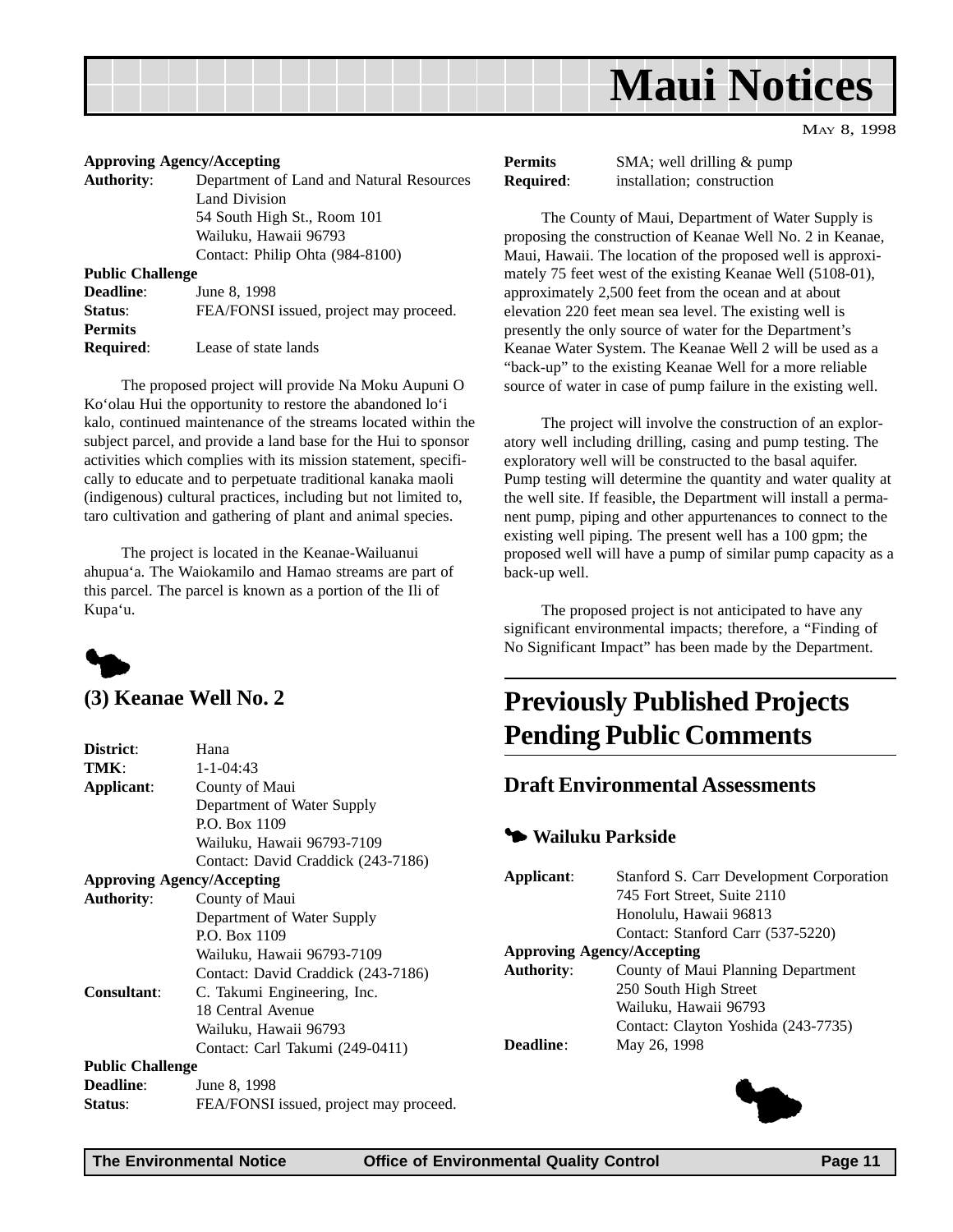## <span id="page-11-0"></span>**Molokai Notices**

MAY 8, 1998

### **Draft Environmental Assessments**

## 2

### **(1) Moloka'i Education Center**

| District:             | Moloka'i                                 |
|-----------------------|------------------------------------------|
| TMK:                  | $5-3-03:1$ (por.)                        |
| Applicant:            | Maui Community College                   |
|                       | 310 Kaahumanu Avenue                     |
|                       | Kahului, Hawaii 96732                    |
|                       | Contact: Clyde Sakamoto (242-1213)       |
|                       | <b>Approving Agency/Accepting</b>        |
| <b>Authority:</b>     | Maui Community College                   |
|                       | 310 Kaahumanu Avenue                     |
|                       | Kahului, Hawaii 96732                    |
|                       | Contact: Clyde Sakamoto (242-1213)       |
| Consultant:           | <b>PBR Hawaii</b>                        |
|                       | 1001 Bishop Street, Suite 650            |
|                       | Honolulu, Hawaii 96813                   |
|                       | Contact: Yukie Ohashi (521-5631)         |
| <b>Public Comment</b> |                                          |
| <b>Deadline:</b>      | June 8, 1998                             |
| Status:               | DEA First Notice pending public comment. |
|                       | Address comments to the applicant with   |
|                       | copies to the consultant and OEQC.       |
| <b>Permits</b>        |                                          |
| <b>Required:</b>      | Special Use Permit and SMA minor permit  |

The overall goal is to develop a permanent campus facility for the Moloka'i Education Center, a post-secondary facility of the Maui Community College. As part of the University of Hawai'i system, the Moloka'i Education Center will provide learning opportunities for Moloka'i residents to obtain vocational and academic training in preparation for future employment.

Currently, Moloka'i Education Center operates out of several borrowed and rented locations scattered throughout the island. This arrangement is inefficient and does not provide for technological expansion. Since Maui Community College serves residents on three islands, distance education services through intra- and inter-campus telecommunications technology (e.g., interactive television, conferencing, data transmission) are an integral part of operational requirements.

The Phase 1 project components include a Main Building with three wings to house the Administrative

Offices, Distance Learning and Technology Center, Library/ Learning Center, Classrooms, landscaping, parking and a new access roadway.

**1**

The project conceptual long-range master plan will be developed in at least two phases, an initial Phase 1, and a Future Phase. Construction of Phase 1 infrastructure of the project is scheduled to commence in Summer 1998, and the building construction is scheduled to commence in Fall 1998. The completion of construction is expected by Summer 1999 and classes are scheduled to begin the Fall Session of 1999.

Determinants for the Future Phase development timetable and approximate costs would include an expressed need to expand the program and the availability of funding.

The total funds available for the project is \$4,125,450 which will be used to finance the on-site and off-site infrastructure development, building construction and equipment.

### **Previously Published Projects Pending Public Comments**

### **Draft Environmental Assessments**

#### 2 **Moloka'i Shoreline/Dune Planting Plan**

| Applicant:                        | Mr. & Mrs. Michael Tahmoush              |
|-----------------------------------|------------------------------------------|
|                                   | $c/\sigma$ Chris Hart & Partners         |
|                                   | 1955 Main Street, Suite 200              |
|                                   | Wailuku, Hawaii 96793                    |
|                                   | Contact: Rory Frampton (242-1955)        |
| <b>Approving Agency/Accepting</b> |                                          |
| <b>Authority:</b>                 | Department of Land and Natural Resources |
|                                   | Land Division                            |
|                                   | 1151 Punchbowl Street, Room 220          |
|                                   | Honolulu, Hawaii 96813                   |
|                                   | Contact: Tom Eisen (587-0386)            |
| <b>Public Comment</b>             |                                          |
| <b>Deadline:</b>                  | May 26, 1998                             |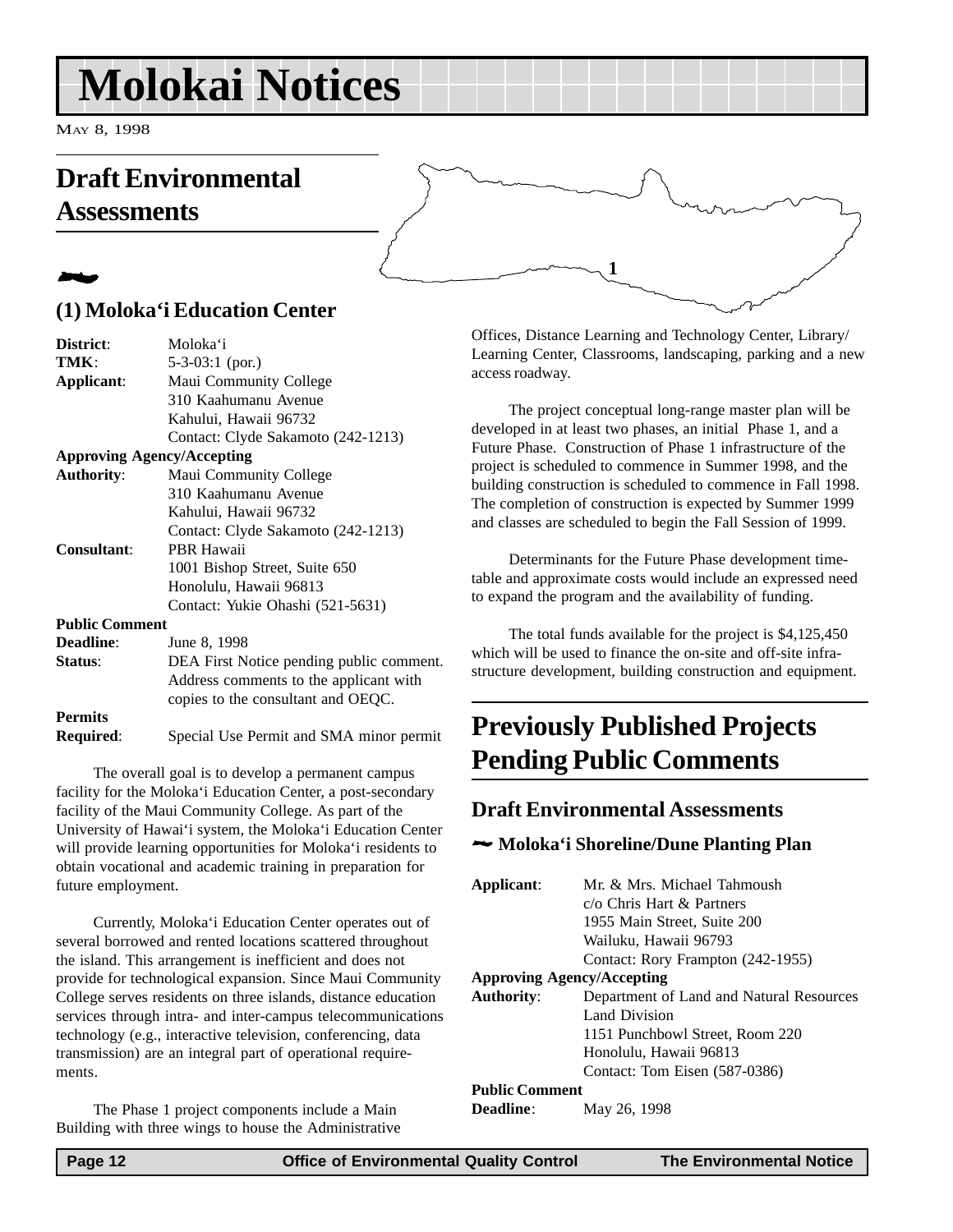## **Hawaii Notices**

MAY 8, 1998

## <span id="page-12-0"></span>**Final Environmental Assessments/Findings of No Significant Impacts (FONSI)**

## $\blacktriangleright$

### **(1) Puna Beachfront Parks Replacement**

| District:                         | Puna                               |
|-----------------------------------|------------------------------------|
| TMK:                              | $1-3-08:16 \& 33, 1-4-02:08$       |
| Applicant:                        | County of Hawaii                   |
|                                   | Department of Parks and Recreation |
|                                   | 25 Aupuni Street                   |
|                                   | Hilo, Hawaii 96720                 |
|                                   | Contact: George Yoshida (961-8311) |
| <b>Approving Agency/Accepting</b> |                                    |
| <b>Authority:</b>                 | County of Hawaii                   |
|                                   | Department of Parks and Recreation |
|                                   | 25 Aupuni Street                   |
|                                   | Hilo, Hawaii 96720                 |
|                                   | Contact: George Yoshida (961-8311) |
| <b>Consultant:</b>                | Ron Terry, Ph.D. (982-5831)        |
|                                   | <b>HCR 9575</b>                    |
|                                   | Keaau, Hawaii 96749                |
| <b>Public Challenge</b>           |                                    |
|                                   |                                    |

**Deadline:** June 8, 1998 **Status:** FEA/FONSI issued, project may proceed. **Permits** CZM consistency determination; SMA **Required:** county building permits

The proposed action would have the County of Hawaii acquire 22 acres (mostly abandoned papaya fields) in order to expand the Isaac Hale Beach Park in Pohoiki. Several years of public planning have culminated in a design reflecting community needs and the site's constraints and opportunities. The purpose of the expansion is to support and provide parking for the following activities: ocean swimming, surfing, picnicking, group meetings and parties, sunbathing, snorkeling, spear fishing, net fishing, boat fishing, and volleyball and other lawn activities. Improvements would include a fenced parking lot for boat trailers, a separate public parking lot, a pavilion, restrooms, and a new road circulation system to divert traffic around the park and calm traffic within the park. Current land uses near the shoreline including parking and portable toilets would be directed away from the shoreline to more appropriate inland locations. Water lines already extend to the park; a solar unit will provide electrical power.



**The EA is a joint federal/State document and has also been filed as a NEPA FONSI.** In compliance with Executive Order 11988 (Floodplain Management) and the Federal Emergency Management Agency's implementing regulations (44 CFR Part 9), a public notice that further describes the reasons for siting facilities in the floodplain is also available for review at the Hilo and Pahoa Public Libraries.

## **Environmental Impact Statement Preparation Notices (EISPN)**

## $\blacktriangleright$ **(2) Oneloa Onsen and Sports Retreat**

### **District**: Puna **TMK**: 1-4-2:13

| TMD.       | $1 - 4 - 2.1$                      |
|------------|------------------------------------|
| Applicant: | A&O International Corporation      |
|            | c/o 458 Ponahawai Street           |
|            | Hilo, Hawaii 96720                 |
|            | Contact: David Matsuura (935-9060) |
|            |                                    |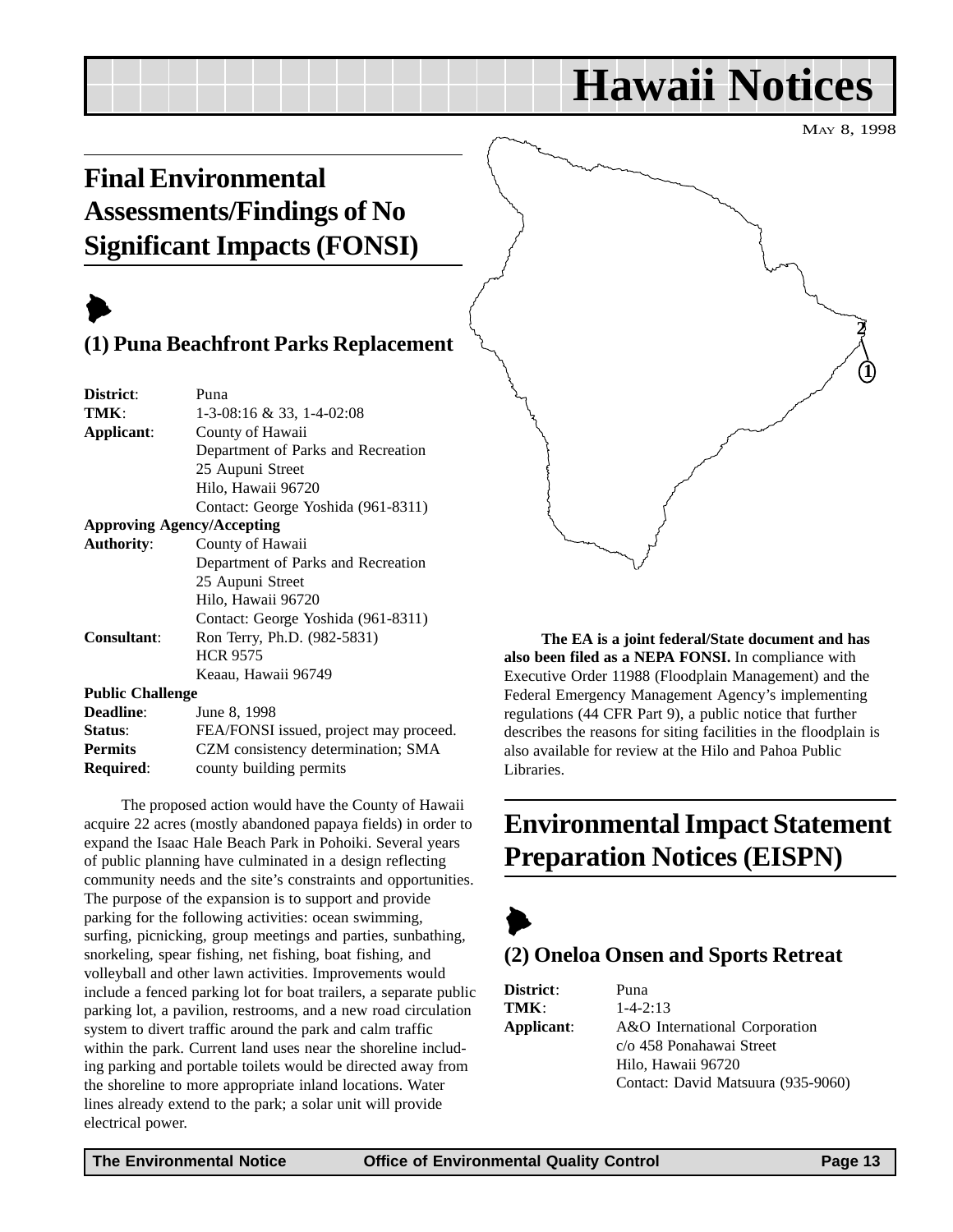## <span id="page-13-0"></span>**Hawaii Notices**

MAY 8, 1998

#### **Approving Agency/Accepting**

| <b>Authority:</b>     | County of Hawaii                        |  |  |
|-----------------------|-----------------------------------------|--|--|
|                       | Planning Department                     |  |  |
|                       | 25 Aupuni Street                        |  |  |
|                       | Hilo, Hawaii 96720                      |  |  |
|                       | Contact: Alice Kawaha or Susan Gagorik  |  |  |
|                       | $(961 - 8288)$                          |  |  |
| <b>Consultant:</b>    | Roy Takemoto Land Use Consultant (959-  |  |  |
|                       | 0189)                                   |  |  |
|                       | P.O. Box 10217                          |  |  |
|                       | Hilo, Hawaii 96721                      |  |  |
| <b>Public Comment</b> |                                         |  |  |
| <b>Deadline:</b>      | June 8, 1998                            |  |  |
| Status:               | EISPN First Notice pending public com-  |  |  |
|                       | ment. Address comments to the applicant |  |  |
|                       |                                         |  |  |

with copies to the approving agency or accepting authority, the consultant and OEQC. **Permits** Underground injection control; burial site **Required:** approval; well drilling; wastewater; NPDES

The proposed 494-acre site is located near the Pohoiki boat ramp. A&O International Corporation, a Hawaii corporation, proposes a sports and therapy complex that features hot baths ("onsen") developed from the geothermally-warmed groundwater underlying the subject site. The sports complex will include facilities for swimming, tennis, baseball, track and field, soccer, weight training, physical therapy, and other facilities. The facilities will be built to professional or Olympic standards. The project includes an 18-hole championship golf course and a 9-hole golf course. An integral part of the project is an agricultural and trail system easement that will link the facilities with the open spaces on the site. The open spaces include interpretive reserves for archaeological sites preserved in place, restoration of traditional plantings associated with the archaeological sites, and native forest areas. The agricultural areas will include the orchard, cut flowers, foliage, herb products, and equestrian center that will complement the wellness and healing components of the project. The project includes a 40 unit lodge and a 30-unit beach club for short-term accommodations and 125 detached units for longer-term accommodations. Significant archaeological sites are located on the site that will be preserved in place. A flora/fauna survey found no endangered species; however, the survey did note the good condition of the native forest that will be incorporated into the proposed site plan. The project will include several other measures to mitigate community impacts. The mitigation measures will be memorialized in a development agreement. The project requires a General Plan amendment, State Land Use Boundary amendment, and Change of Zone for the proposed 15-acre commercial area and beach club.

### **Notice of Withdrawal**

 $\blacktriangleright$ 

**Ecosystem Management Plans (Draft) for Oahu Training Areas and the Pohakuloa Training Area, Island of Hawaii**

Please refer to Oahu Notices on page 8.

## **Previously Published Projects Pending Public Comments**

### **Draft Environmental Assessments**

6 **Makalei Acquisition of State Lands/Easements**

| Applicant:                        | Makalei Hawaii Corporation<br>733 Bishop Street, Suite 1770<br>Honolulu, Hawaii 96813 |  |
|-----------------------------------|---------------------------------------------------------------------------------------|--|
|                                   | Contact: Alton Nishiyama                                                              |  |
| <b>Approving Agency/Accepting</b> |                                                                                       |  |
| <b>Authority:</b>                 | Department of Land and Natural Resources                                              |  |
|                                   | Land Division                                                                         |  |
|                                   | $P.$ Box 621                                                                          |  |
|                                   | Honolulu, Hawaii 96809                                                                |  |
|                                   | Contact: Eric Leong (587-0423)                                                        |  |
| <b>Public Comment</b>             |                                                                                       |  |
| <b>Deadline:</b>                  | May 26, 1998                                                                          |  |

### **Final Environmental Impact Statements**

6 **Waimea-Paauilo Watershed**

**Status**: FEIS being reviewed by OEQC.

### **BIG ISLAND TRAINING CLASSES**

OEQC has tentatively scheduled inservice training classes on Hawaii's environmental review system for:

**Thursday, June 4th, 1-3 p.m. in Kailua-Kona and Friday, June 5th, 9-11 a.m. in Hilo.**

Classes depend upon sufficient demand (minimum class size of 10). If you are interested in either of these classes, phone in your request to 586-4185. The public is welcome.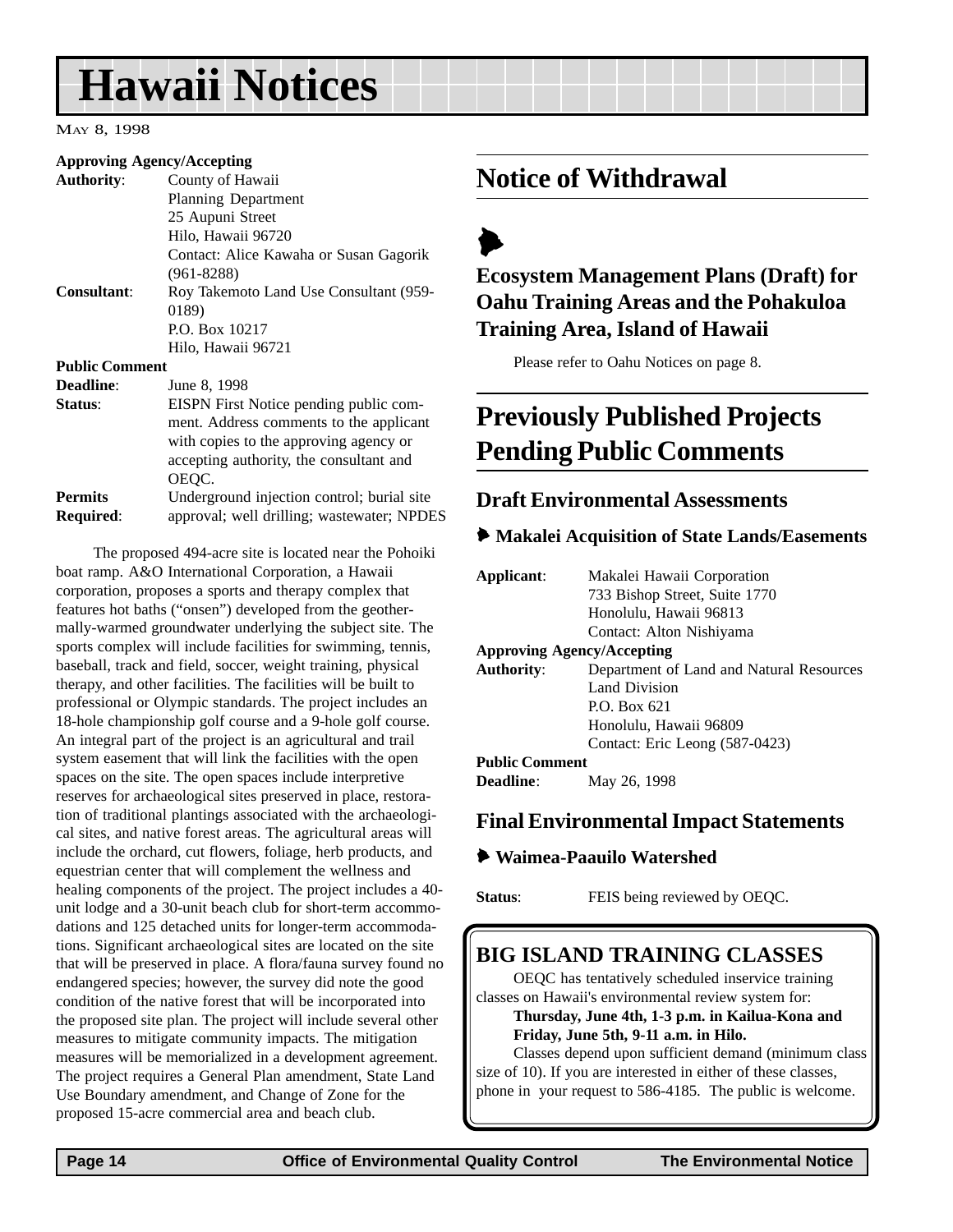## **Kauai Notices**

MAY 8, 1998

### <span id="page-14-0"></span>**Draft Environmental Assessments**

### $\bullet$ **(1) Ho'omalu Project**

| District:                                           | Lihue                                    |  |
|-----------------------------------------------------|------------------------------------------|--|
| TMK:                                                | 3-3-6-Road (portion)                     |  |
| Applicant:                                          | County of Kauai Housing Agency           |  |
|                                                     | 4193 Hardy Street                        |  |
|                                                     | Lihue, Hawaii 96766                      |  |
|                                                     | Contact: Jim Seitenzahl (241-6812)       |  |
|                                                     | <b>Approving Agency/Accepting</b>        |  |
| <b>Authority:</b>                                   | County of Kauai Housing Agency           |  |
|                                                     | 4193 Hardy Street                        |  |
|                                                     | Lihue, Hawaii 96766                      |  |
|                                                     | Contact: Jim Seitenzahl (241-6812)       |  |
| <b>Public Comment</b>                               |                                          |  |
| <b>Deadline:</b>                                    | June 8, 1998                             |  |
| Status:<br>DEA First Notice pending public comment. |                                          |  |
|                                                     | Address commants to the englisent with a |  |

Address comments to the applicant with a copy to OEQC.

The proposed project would involve construction of a building to serve as a Resource Center to house the Ho'omalu program. The Resource Center would be constructed using products and techniques that exhibit and demonstrate sound and retrofitting techniques to avoid storm damage. "Open" construction techniques would be used that leave exposed framing and other structures in portions of the Resource Center to clearly demonstrate how construction and retrofitting should occur. To this end, the Resource Center itself would serve as a demonstration feature that is integral to the proposed education and training program. The Resource Center would also provide facilities for exhibiting and demonstrating products, demonstrating alternative construction methods, and providing training sessions and seminars. It would also be used for providing information related to incentives for use of sound construction and retrofitting techniques, information for consumers and professionals, information from recent and ongoing research and development, information on energy efficiency, and information on termite mitigation. The Resource Center building would have offices, a library, classrooms, and a display area. It would provide handicap access to all facilities. The Resource Center

**1**

would be staffed by private industry with hours of operation convenient for public inspection. It would be located in the City of Lihue on the Island of Kauai at a site to be transferred to the County of Kauai from the State of Hawaii, Department of Transportation at the intersection of Kaumualii Highway, Old Nawiliwili Road, and Hala Road.

## **Previously Published Projects Pending Public Comments**

### **Draft Environmental Impact Statements**

### 7 **Pacific Missile Range Facility**

| Applicant:            | U.S. Navy                                |  |  |  |
|-----------------------|------------------------------------------|--|--|--|
|                       | Pacific Missile Range Facility           |  |  |  |
|                       | P.O. Box 128                             |  |  |  |
|                       | Kekaha, Kauai, Hawaii 96752-0128         |  |  |  |
|                       | Contact: Vida Mossman (335-4740)         |  |  |  |
|                       | <b>Approving Agency/Accepting</b>        |  |  |  |
| <b>Authority:</b>     | Department of Land and Natural Resources |  |  |  |
|                       | 1151 Punchbowl Street                    |  |  |  |
|                       | Honolulu, Hawaii 96813                   |  |  |  |
|                       | Contact: Gary Martin (587-0421)          |  |  |  |
| <b>Public Comment</b> |                                          |  |  |  |
| <b>Deadline:</b>      | May 26, 1998                             |  |  |  |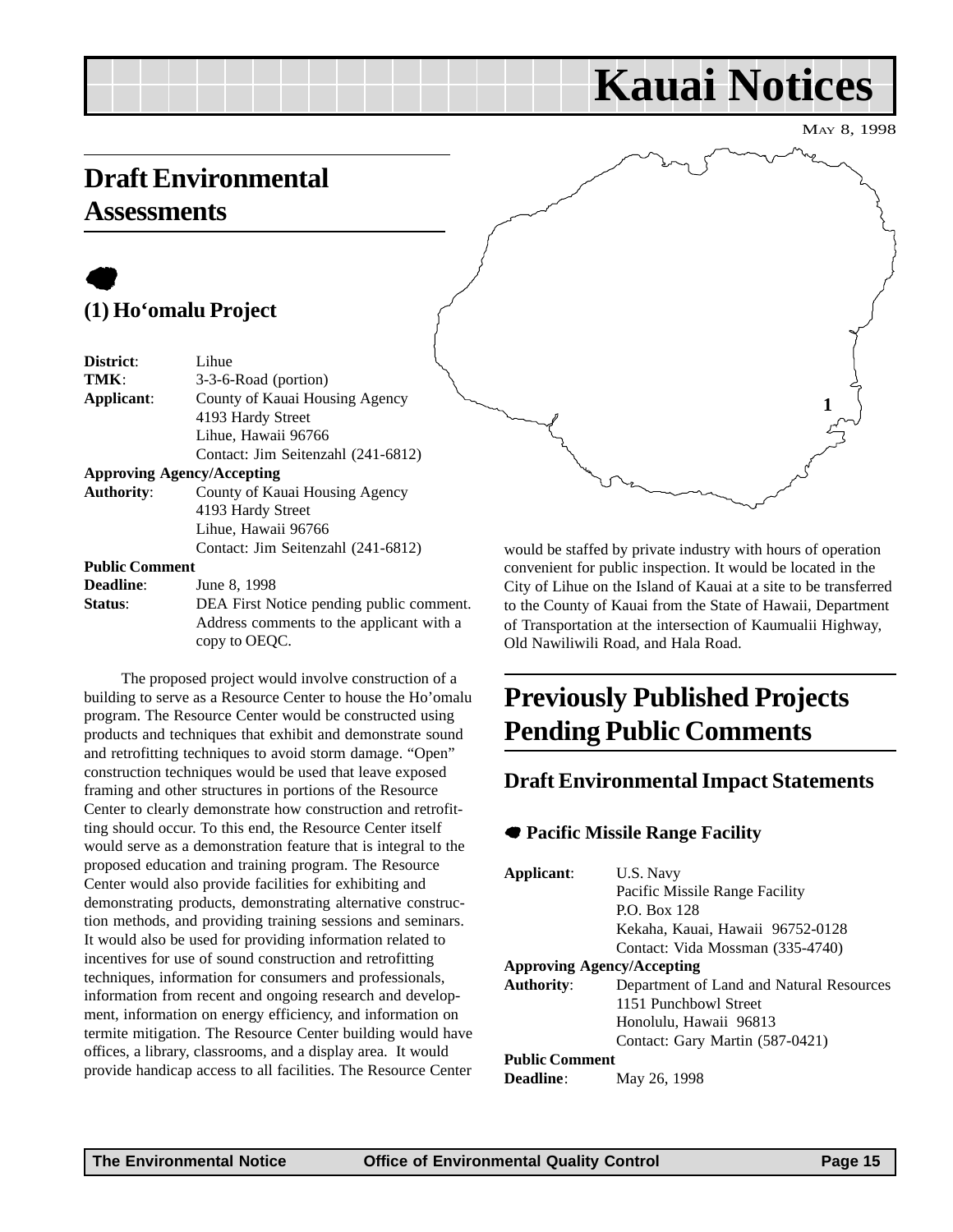## **Shoreline Notices**

MAY 8, 1998

### **Shoreline Certification Applications**

Pursuant to §13-222-12, HAR the following shoreline certification applications are available for inspection at the DLNR District Land Offices on Kauai, Hawaii and Maui and at Room 220, 1151 Punchbowl St., Honolulu, Oahu (Tel: 587-0414). All comments shall be submitted in writing to the State Land Surveyor, 1151 Punchbowl Street, Room 210, Honolulu, HI 96813 and postmarked no later than fifteen (15) calendar days from the date of the public notice of the application.

| Case<br>No.   | Date<br>Received | Location                                                                                                                                                   | Applicant                                                         | Tax Map<br>Key    |
|---------------|------------------|------------------------------------------------------------------------------------------------------------------------------------------------------------|-------------------------------------------------------------------|-------------------|
| $OA -$<br>670 | 04/24/98         | Lot 4, Haleaha Beach Lots,<br>Haleaha, Koolauloa, Oahu (53-519<br>Kamehameha Highway)                                                                      | Hawaii Land Consultants<br>for Lorene Godfrey                     | $5 - 3 - 06:24$   |
| $MA -$<br>195 | 04/17/98         | Lot 94, Ld Ct App 1744 (Map 80),<br>Hanakaoo, Lahaina, Maui (40 Kai<br>Ala Drive)                                                                          | Austin, Tsutsumi &<br>Associates, Inc. for<br>Nelson Living Trust | $4 - 4 - 14:13$   |
| $MO -$<br>051 | 04/09/98         | Esmt 164, Ld Ct App 1683, Map 23,<br>Affecting a Por of Lot 403,<br>Appurtenant to Lot 322, Ld Ct App<br>1683, Map 9, Kaluakoi, Molokai<br>(not available) | Charles Busby for John &<br>Elizabeth Perell                      | $5 - 1 - 08 : 34$ |

### **Shoreline Certifications and Rejections**

Pursuant to §13-222-26, HAR the following shorelines have been certified or rejected by the DLNR. A person may appeal a certification or rejection to the BLNR, 1151 Punchbowl Street, Room 220, Honolulu, HI 96813, by requesting in writing a contested case hearing no later than twenty (20) calendar days from the date of public notice of certification or rejection.

| Case<br>No.   | Date<br>Cert/Rej     | Location                                                                                                    | Applicant                                         | Tax Map<br>Key    |
|---------------|----------------------|-------------------------------------------------------------------------------------------------------------|---------------------------------------------------|-------------------|
| $OA -$<br>657 | Certified<br>4/29/98 | Lot 72, Ld Ct App 1052, Makaha,<br>Oahu (876 Moua Street)                                                   | Edwin Yost for First<br>Hawaiian Bank             | $8 - 4 - 05:17$   |
| $OA -$<br>665 | Certified<br>4/29/98 | Lot 3, Ld Ct App 13, Waikiki,<br>Honolulu, Oahu (2947 Kalakaua<br>Avenue)                                   | Robert Sing for Ocean<br>Resort Hotel Corporation | $3 - 1 - 32:29$   |
| $OA -$<br>667 | Certified<br>4/29/98 | Lot B, Por. of Lots 1 & 2 of<br>File Plan 1742, Waikane,<br>Koolaupoko, Oahu (48-487<br>Kamehameha Highway) | Robert Sing for Christian<br>Katz                 | $4 - 8 - 03 : 48$ |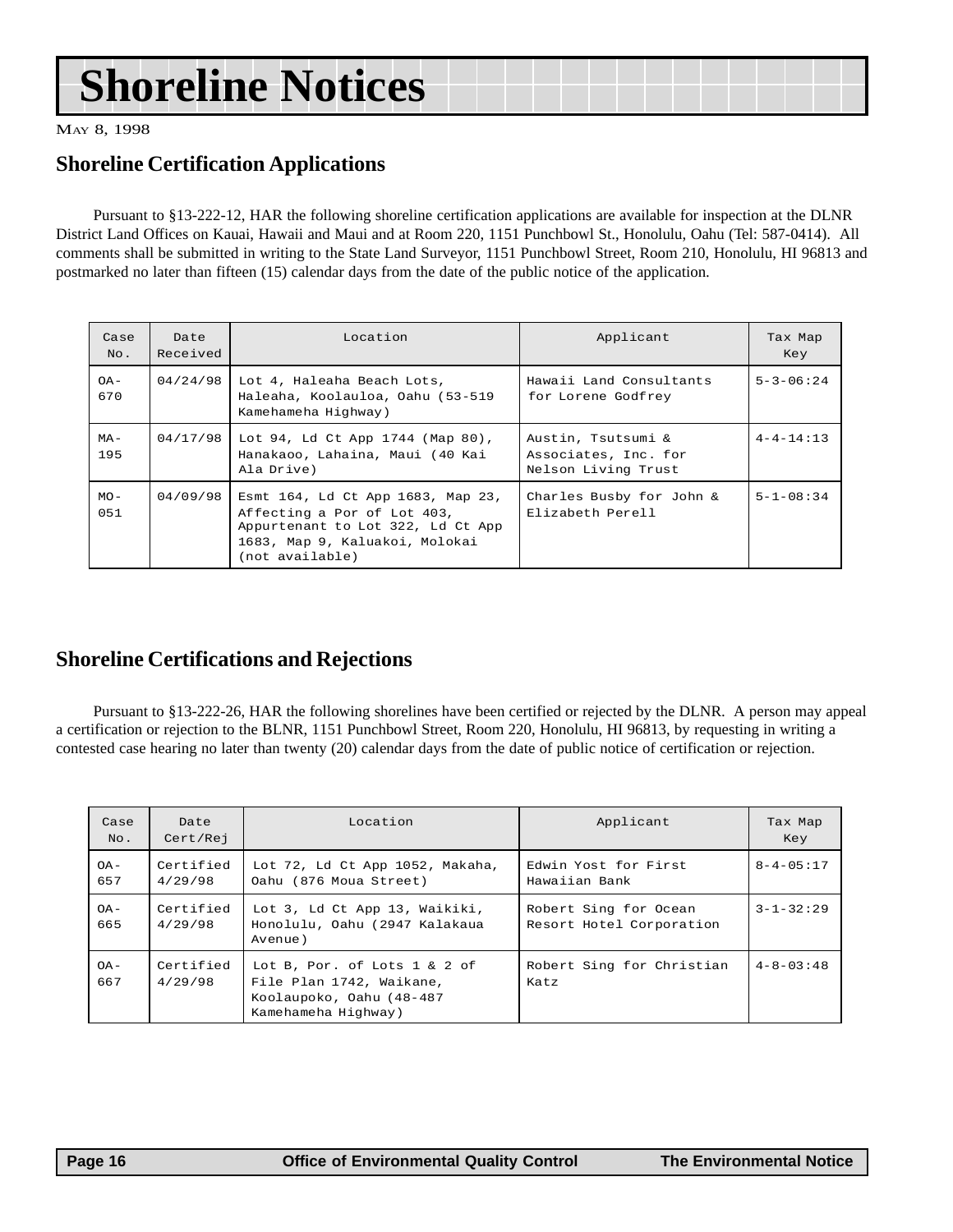## **Land Use Commission Notices**

<span id="page-16-0"></span>

The LUC has received the following request regarding a proposed district boundary amendment pursuant to Chapter 205, Hawaii Revised Statutes:

| Docket No.  | A98-724                                  |
|-------------|------------------------------------------|
| Petitioner: | Stanford S. Carr Development Corporation |
| Location:   | Wailuku, Maui, Hawaii                    |
| Acreage:    | 24.267 acres                             |
| TMK:        | 3-4-30: 19, por. 20, and por. 23         |
| Request:    | Agricultural to Urban                    |
| Date Filed: | April 14, 1998                           |

If you would like further detailed information on this matter, please contact:

MAY 8, 1998

State Land Use Commission

Location Address Leiopapa A Kamehameha Building (State Office Tower) 235 S. Beretania Street, Room 406 Honolulu, Hawaii 96813

Mailing Address P.O. Box 2359 Honolulu, Hawaii 96804-2359

Phone: 587-3822

## **Environmental Council Notices**

### **Tentative Meetings of the Environmental Council**

The Environmental Council is tentatively scheduled to meet on *Wednesday, May 20, 1998 at 4:00 p.m.*

The Council's *Exemption Committee, Cultural Impacts Committee, Rules Committee and Communication, Education & Legislation Committee* are likely to meet the same day prior to the full Council meeting. Please call on or after May 14, 1998 for the final agenda and confirmation of date, time, and place.

Any person desiring to attend the meetings and requiring an acommodation (taped materials or sign language interpreter) may request assistance provided such a request is made five (5) working days prior to the scheduled meetings. This request may be made by writing to: Mr. Harlan Hashimoto, Chairperson, Environmental Council, c/o OEQC, 235 S. Beretania Street, Suite 702, Honolulu, Hawaii 96813 or by fax at (808) 586-4186.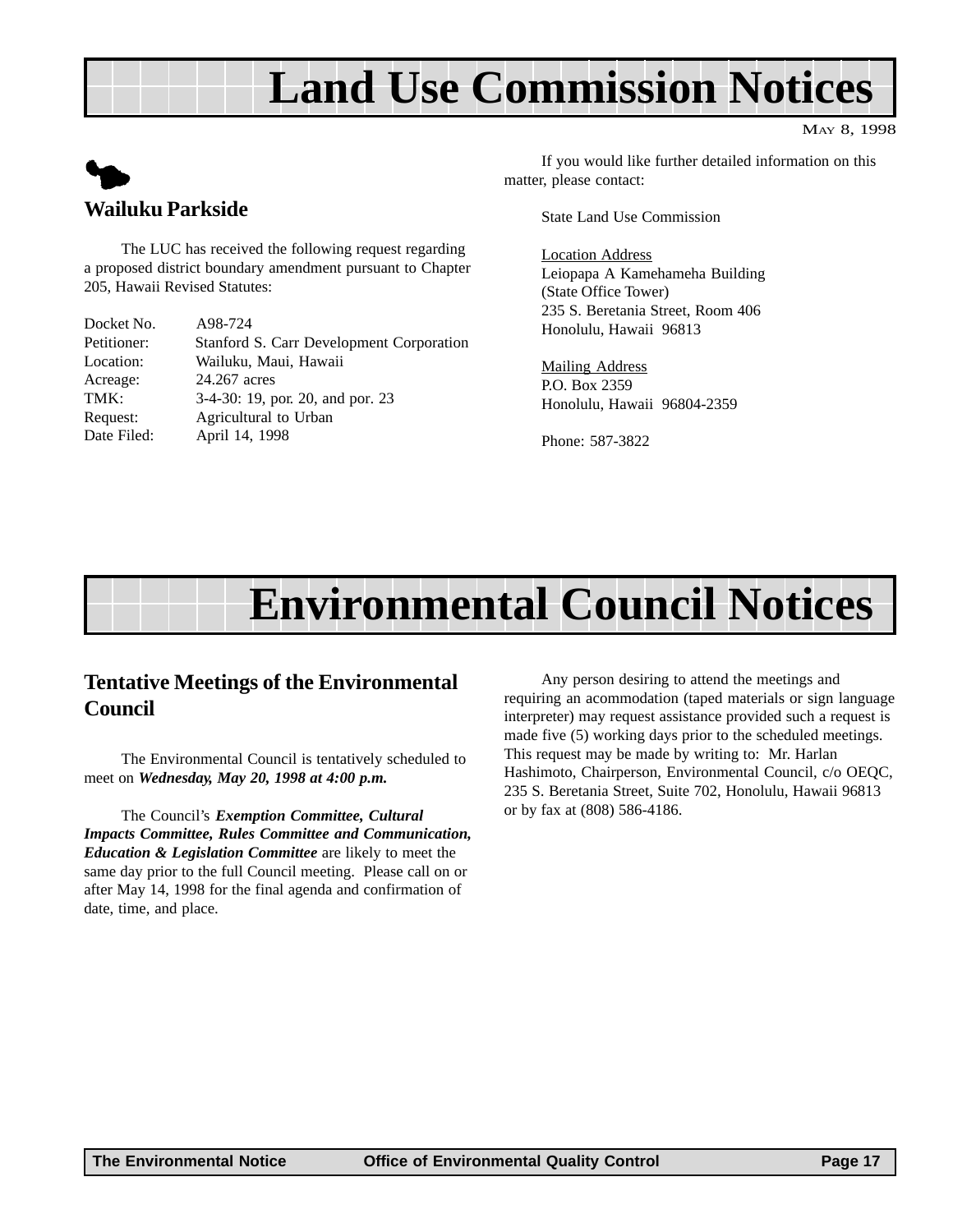## <span id="page-17-0"></span>**Pollution Control Permits**

MAY 8, 1998

### **Department of Health Permits**

The following is a list of some pollution control permits currently being reviewed by the State Department of Health. For more information about any of the listed permits, please contact the appropriate branch or office of the Environmental Management Division at 919 Ala Moana Boulevard, Honolulu.

| Branch &<br>Permit Type                                             | Applicant &<br>Permitt Number                                           | Project Location                                  | Pertinent<br>Dates          | Proposed Use                                                                                                         |
|---------------------------------------------------------------------|-------------------------------------------------------------------------|---------------------------------------------------|-----------------------------|----------------------------------------------------------------------------------------------------------------------|
| Clean Air<br>Branch, $586-$<br>4200,<br>Noncovered<br>Source Permit | Hawaiian Cement,<br>$\#$ 0.337-01-N                                     | 3271 Waapa Road, Lihue,<br>Kauai                  | Issued:<br>4/21/98          | Two Dust<br>Collectors<br>Servicing Cement<br>Silos and Bagging<br>Machine                                           |
| CAB, Covered<br>Source Permit                                       | Hawaiian<br>Electric<br>Company, Inc., #<br>$0238 - 01 - C$             | Honolulu Generating<br>Station, Honolulu, Oahu    | Issued:<br>4/22/98          | 56 MW and 57 MW<br>Boilers                                                                                           |
| CAB, Covered<br>Source Permit                                       | Maui Electric<br>Company, Ltd., #<br>$0231 - 01 - C$                    | Lanai City Generating<br>Station, Lanai           | Issued:<br>4/23/98          | Two 1.0 MW Diesel<br>Engine Generators                                                                               |
| CAB, Covered<br>Source Permit                                       | Maui Electric<br>Company, Ltd., #<br>$0031 - 03 - C$                    | Palaau Generating<br>Station, Palaau,<br>Molokai  | Issued:<br>4/23/98          | Two 1.25 MW<br>Diesel Engine<br>Generators and<br>2.0 MW Combustion<br>Turbine                                       |
| Clean Water<br>Branch, $586-$<br>4309, NPDES<br>Permit              | US Naval<br>Intermediate<br>Maintenance<br>Facility, # 98-<br>$CW-PW-3$ | Pearl Harbor Naval<br>Complex, Oahu               | Comments<br>Due:<br>5/29/98 | Discharge<br>Chlorinated<br>Cooling Water to<br>Pearl Harbor<br>Estuary                                              |
| CWB, Water<br>Ouality<br>Certification                              | Marine Corps<br>Base Hawaii, #<br>$98 - CW - WQC - 5$                   | Marine Corps Base<br>Hawaii, Kaneohe Bay,<br>Oahu | Comments<br>Due:<br>5/20/98 | Upgrade Existing<br>15-inch Diameter<br>Drain Line and<br>Outfall to 10'<br>Wide and 4' High<br>Reinforced Box Drain |

## **Federal Notices**

### **Transfer of Hawaiian Monk Seals**

The National Marine Fisheries Service (NMFS) and the National Oceanic and Atmospheric Administration (NOAA) notes that Attractions Hawai'i, has applied for a permit to transfer five adult Hawaiian Monk Seals (*Monachus schauinslandi*) to Sea Life Park. Under NEPA, both NOAA and NMFS have determined that action is categorically excluded. Comments on this (Permit Application No. PHF# 898-1451) must be received on or before **MAY 28, 1998** (see, 63 F.R. 23276, April 28, 1998)

### **EPA Speaks on FEIS for Ala Kahakai National Trail Study**

Pursuant to Section 309 of the Clean Air Act and Section 102(c) of NEPA, the EPA did not deem a review of the FEIS for the Ala Kahakai National Trail Study necessary and no formal comment letter was sent to the preparing agency (see, 63 F.R. 20404, April 24, 1998).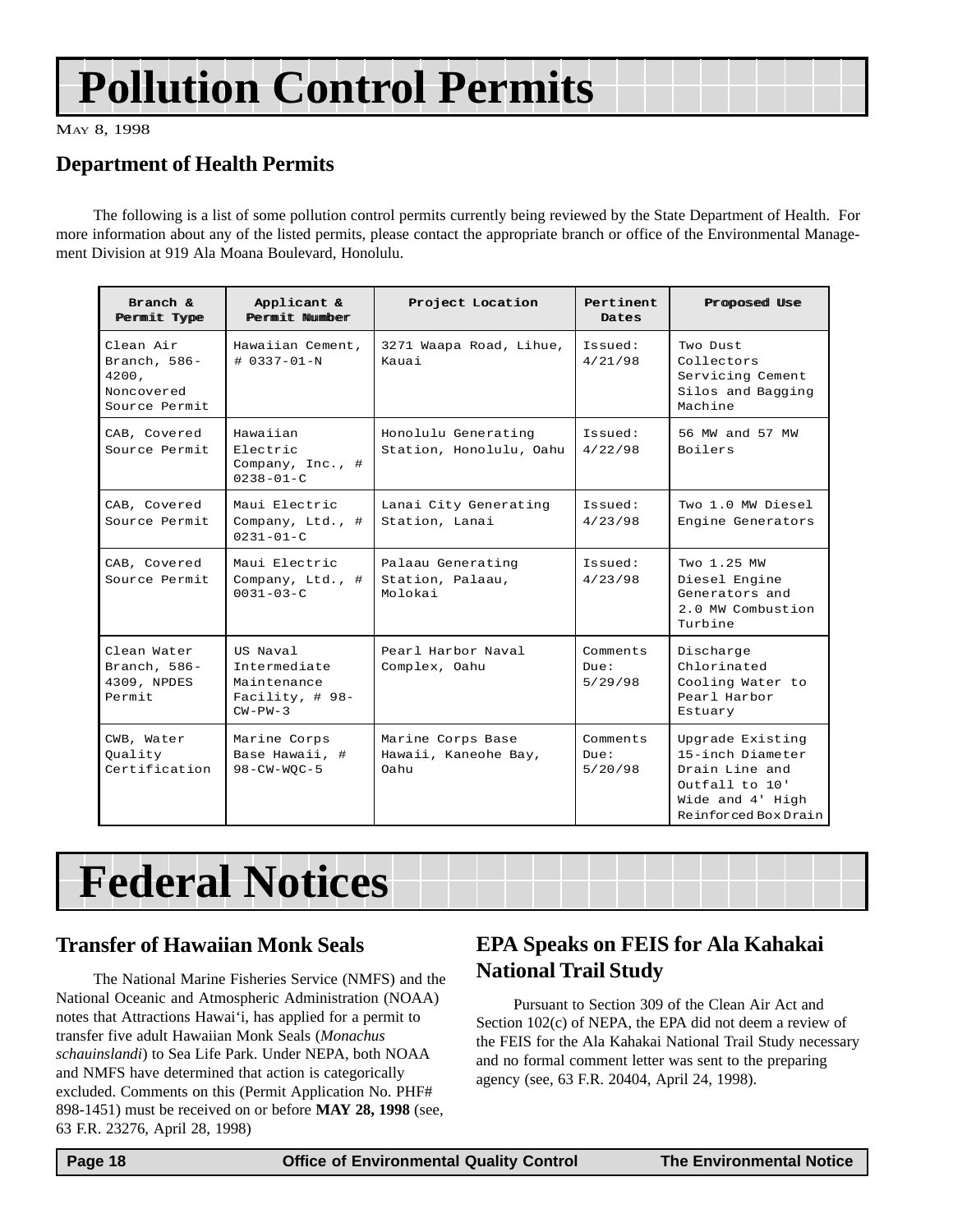## **Federal Notices**

### <span id="page-18-0"></span>**Final Standards and Guidelines for Historic Preservation Programs**

The National Park Service, effective **APRIL 24, 1998**, has new standards/guidelines (**which have no regulatory effect**) for federal, state and tribal preservation programs. The guidelines include a sections on consultation with Native Hawaiian organizations and traditional cultural properties. For more information, please contact David Banks by telephone at (202) 343-9518, by facsimile at (202) 343-3921, or by email at david\_banks@nps.gov (see, 63 F.R. 20496, April 24, 1998).

### **Essential Fish Habitat Hearing, Northwestern Lobster Fishery**

The National Marine Fisheries Service (NMFS) will meet with the public **AT TOKAI UNIVERSITY, 2241 KAPI**'**OLANI BOULEVARD ON MAY 20, 1998 AT 7:00 P.M.** to discuss essential fish habitat (EFH). Call NMFS in Honolulu at 973-2940 for more (see, 63 F.R. 24522, May 4, 1998). The Western Pacific Fishery Management Council (WPFMC) has issued a final rule **EFFECTIVE MAY 27, 1998** on the Northwestern Hawaiian Islands Lobster Fishery (see, 63 F.R. 20539, April 27, 1998). The WPFMC will also meet in Honolulu on **MAY 8, 1998, FROM 12:00 P.M. TO 4:00 P.M.** at 1164 Bishop Street, Suite 1400, to discuss harvest guidelines for the Northwestern Hawaiian Islands lobster fishery (see, 63 F.R. 20168, April 23, 1998). The Pelagics Team will also meet on **MAY 6-7, 1998 FROM 8:30 A.M. TO 5:00 P.M.** at the same address above (see, 63 F.R. 19474, April 20, 1998). Schedules for amending fishery management plans to incorporate the EFH provisions of the Magnuson-Stevens Act (16 U.S.C. 1855). Call WPFMC at 522-8226 for more (see, 63 F.R. 15376, March 31, 1998).

### **Repatriation of Native Remains from Mokapu, Ko'olaupoko**

The National Park Service (NPS) has issued a revised notice of inventory completion on native human remains and funerary objects from Ulupa'u, He'eia and Heleloa sand dunes, and various locations, in the control of the U.S. Marine Corps, and at the Bernice Pauahi Bishop Museum. If no claimants come forward before **MAY 22, 1998**, the remains/funerary objects will be repatriated to various 'ohana. Call June Cleghorn, Staff Archaeologist, Marine Corps Base Hawai'i at 257-6920, extension 230 for details (see, 63 F.R. 19939, April 22, 1998).

### **Rule Proscribing Nudity at Kaloko-Honokohau Park, Kona**

The National Park Service (NPS) plans to bar all public nudity within Kaloko-Honokohau National Historical Park. The NPS has also determined that the rule is categorically excluded from the procedural requirements of NEPA. Nudists currently use an area fronting one of the park's most important cultural features, 'Aimakapa fishpond. This area is visible from the proposed observation platform and boardwalk trail, both primary destination points for park visitors. Many more of the significant cultural features of the park are located along the beach trail through the area currently used by nudists. All park users must pass along this narrow coastal strip and therefore must confront the nudists. Native Hawaiians, school groups, and other visitors with a strong identity to traditional Hawaiian culture have chosen to abandon their visit to the park rather confront nudists. The NPS notes that public nudity conflicts with the enabling legislation of the park and traditional values of native Hawaiian culture which the park was created to perpetuate and preserve. **WRITTEN COMMENTS WILL BE ACCEPTED THROUGH JUNE 19, 1998** and should be addressed to Superintendent, Kaloko-Honokohau National Historical Park, 73-4786 Kanalani Street, No. 14, Kailua-Kona, Hawai'i 96745. Call the Park Service in Honolulu at 541-2693 for details (see, 63 F.R. 19436, April 20, 1998).

### **Public Scoping Meeting in Honolulu on Proposal to Use Herbicides Triclopyr and 2,4-D for Marijuana Eradication**

There will be a public scoping meeting on the Drug Enforcement Administration (DEA) draft supplemental EIS (EIS No. 980118) proposing the use of the herbicides triclopyr and 2,4-D for eradication of *Cannabis* (marijuana, hemp). The meeting will be held in Honolulu on **FRIDAY, MAY 15, 1998**, from 4:00 to 8:00 P.M. at the Ala Moana Hotel Hibiscus Ballroom, 410 Atkinson Drive. **COMMENTS MUST BE RECEIVED NO LATER THAN JUNE 1, 1998**. Call Jack Edmundson at (301) 734-8565 for details (see, 63 F.R. 19254, April 17, 1998).

### **NEPA Categorical Exclusion for** *Haemotococcus* **Color Additive in Salmon Fish Feeds at Keahole, Kona**

Cyanotech Corporation, 73-4460 Queen Ka'ahumanu Highway, No. 102, Kailua-Kona, has petitioned (Petition No. CAP 8C0256) the Food and Drug Administration (FDA) to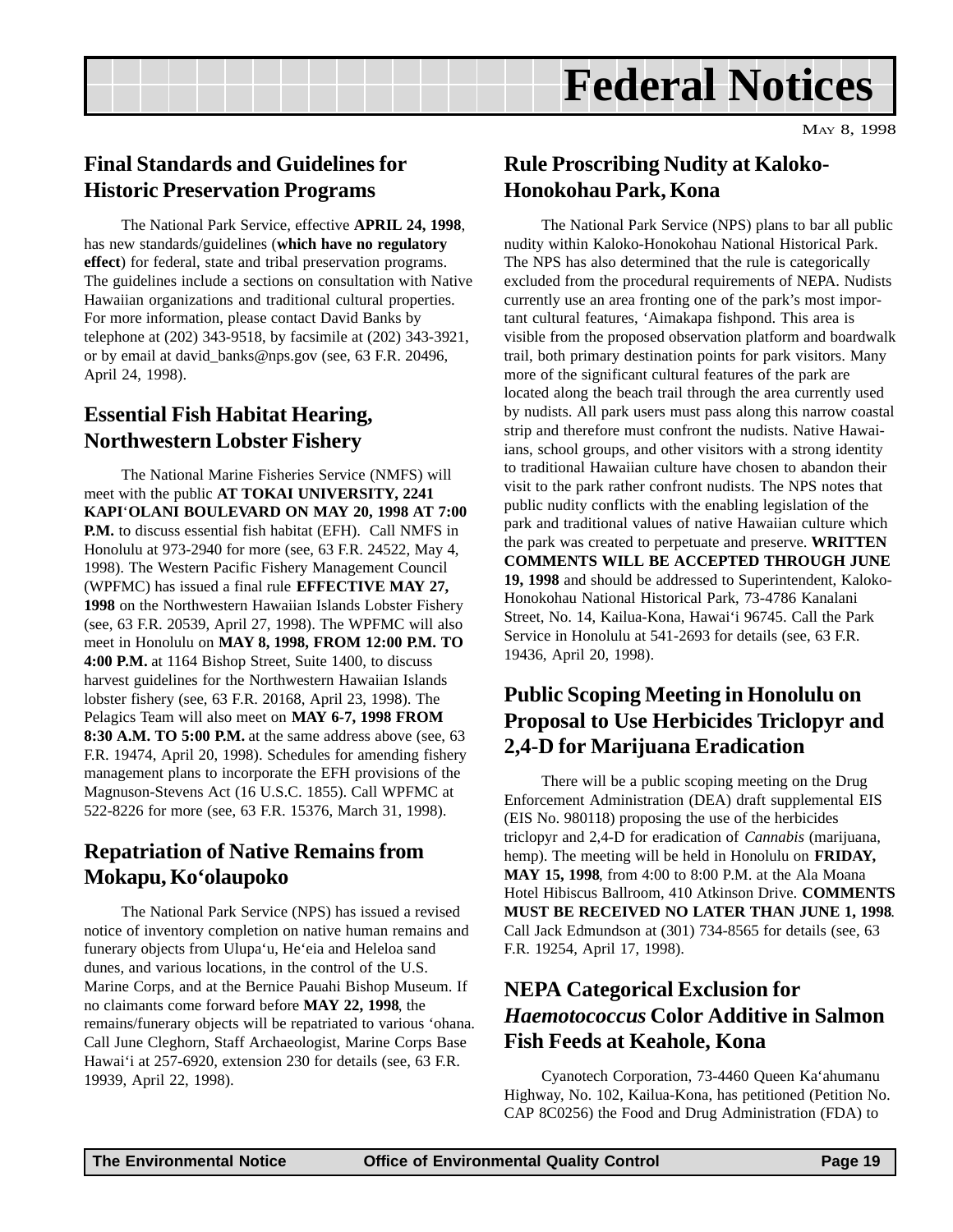## <span id="page-19-0"></span>**Federal Notices**

MAY 8, 1998

amend its regulations to allow *Haemotococcus* algae meal as a color additive in salmonid fish feeds. FDA has determined that this action does not individually or cumulatively have significant effect and as such, no environmental assessment or impact statement is required under NEPA. Call Aydin Orstan of the FDA at (202) 418-3076 for details (see, 63 F.R. 18920, April 16, 1998).

### **Humpback Whales and NEPA Categorical Exclusion for Sedation Research on Hawaiian Monk Seals (***Monachus schauinslandi***)**

The National Marine Fisheries Service (NMFS) notes that Rachel Cartwright has applied to take North Pacific humpback whales (*Megaptera novaeangliea*) for the purposes of scientific research. Call the NMFS in Honolulu at 973- 2987 for details (see, 63 F.R. 18378, April 15, 1998). Also, the NMFS's Honolulu Laboratory has requested an amendment to its scientific research permit No. 848-1335 to allow for sedation research on up to ten captive, unreleasable, female Hawaiian monk seals (*Monachus schauinslandi*). NMFS determined that the activity is categorically excluded under NEPA from the requirement to prepare an environmental assessment or environmental impact statement. Call the NMFS in Honolulu at 973-2941 for details (see, 63 F.R. 18377, April 15, 1998, for detailed information). For both of the above actions, **WRITTEN OR TELEFAXED COM-MENTS OR REQUESTS FOR A PUBLIC HEARING MUST BE RECEIVED ON OR BEFORE MAY 15, 1998**.

### **Pacific Missile Range DEIS**

The U.S. Environmental Protection Agency (EPA) notes that comments for the Pacific Missile Range Facility DEIS (EIS No. 980111) are due on or before **MAY 26, 1998**. Call Vida Mossman on Kaua'i at 335-4740 (see, 63 F.R. 17824, April 10, 1998).

### **Guam Navy Property**

The U.S. Navy will prepare an EIS for the disposal/ reuse of surplus U.S. Navy property in Guam. **COMMENTS MUST BE RECEIVED NO LATER THAN MAY 26, 1998**. Call John Bigay of Pearl Harbor at 471-9338 for details (see, 63 F.R. 17824, April 10, 1998).

### **Endangered Species Taking Permit for the Nene, Po'ouli, Maui Parrotbill, 'Akohekohe and 'Alala**

The U. S. Fish and Wildlife Service (FWS) announced that the State Department of Land and Natural Resources (DLNR) wants to amend permit No. 840895 to DLNR to take the following endangered birds throughout their ranges as part of a captive breeding/population management activity: nene or Hawaiian Goose (*Nesochen sandvicensis*); po'ouli (*Melamprosops phaeosoma*); Maui parrotbill (*Pseudonestor xantophrys*); 'akohekohe or crested honeycreeper (*Palmeria dolei*); and, 'alala or Hawaiian crow (*Corvus hawaiiensis*). Send written comments on permit amendment No. 840895 to the U.S. Fish and Wildlife Service (FWS) Ecological Services, Chief of the Division of Consultation and Conservation Planning, 911 N.E. 11th Avenue, Portland, Oregon 97232- 4181 **ON OR BEFORE MAY 11, 1998** (see, 63 F.R. 17436, April 09, 1998).

### **Closure of Honolulu Weather Office**

The National Weather Service wants to close its Hawai'i Residual Weather Service Office which would be then automated at FAA Weather Observation Service Level B, with services being provided by the future Honolulu, Hawai'i Weather Forecast Office. **COMMENTS MUST BE RECEIVED BY JUNE 8, 1998** and must be addressed to Tom Beaver, Room 11426, 1325 East-West Highway, Silver Spring, Maryland 20910. Call Mr. Beaver at (301) 713-0300 for details (see, 63 F.R. 17381, April 9, 1998).

### **Centers for Disease Control to Limit Rat Infestation Checks at Various U.S. Ports**

After many years of issuing Deratting and Deratting Exemption Certificates at eighteen major ports, the Centers for Disease Control and Prevention (CDC), will conduct rat infestation inspections at **ONLY AT ELEVEN OF THESE PORTS**, including Honolulu. The CDC believes that this move will not jeopardize public health. Contact David Rogers in Atlanta, Georgia at (404) 639-8107 (voice) or (404) 639- 2599 (facsimile) or dfr@cdc.gov (email) for details (see, 63 F.R. 17247, April 9, 1998).